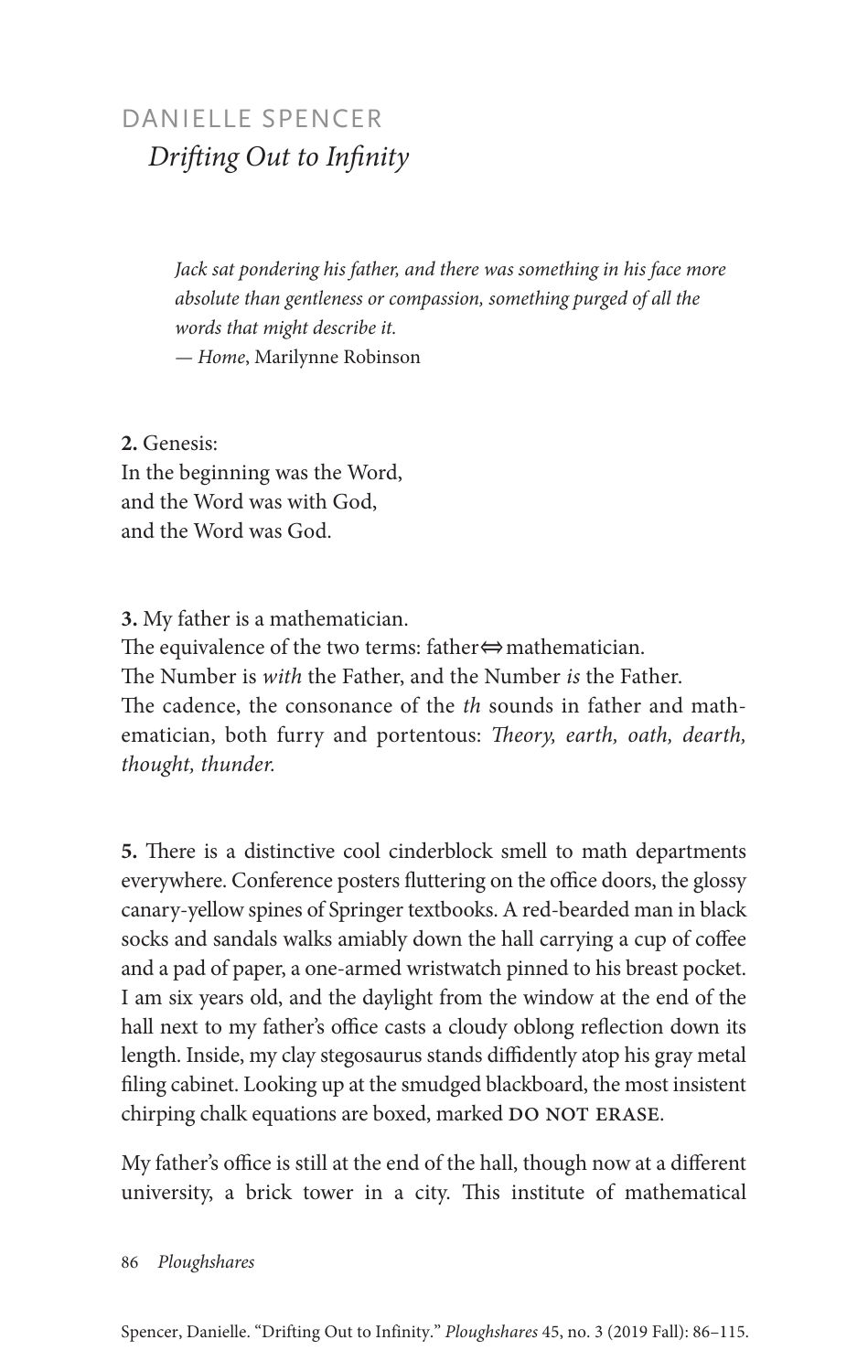sciences used to be true to form in its peeling vinyl flooring, but the floors have since been covered in a high-shellac wood veneer. When you step into the offices, it is the same as it has always been—bad math art for the professors, four to a narrow room for the graduate students from India, Russia, China—and will continue to be.

Describing these details is like sitting in the stands of a baseball game and focusing on the uniforms, asking why some players wear knee socks while others do not; such appearances (and analogies) are not intrinsic to the game. The material world is immaterial.

## **7.** Socrates:

And do you not know also that although [students of mathematics] make use of the visible forms and reason about them, they are thinking not of these, but of the ideals which they resemble; not of the figures which they draw, but of the absolute square and the absolute diameter, and so on—the forms which they draw or make, and which have shadows and reflections in water of their own, are converted by them into images, but they are really seeking to behold the things themselves, which can be seen only with the eye of the mind?

[...] And when I speak of the other division of the intelligible, you will understand me to speak of that other sort of knowledge which reason herself attains by the power of dialectic, using the hypotheses not as first principles, but only as hypotheses—that is to say, as steps and points of departure into a world which is above hypotheses, in order that she may soar beyond them to the first principle of the whole; and clinging to this and then to that which depends on this, by successive steps she descends again without the aid of any sensible object, from ideas, through ideas, and in ideas she ends.

— Plato, Republic VI

Soaring into a world above hypotheses—in ideas she ends. Or, in the Bhagavad Gita, reaching *that in which he finds this supreme delight, perceived by the intelligence and beyond the reach of the senses, wherein established, he no longer falls away from the truth.* [6.21]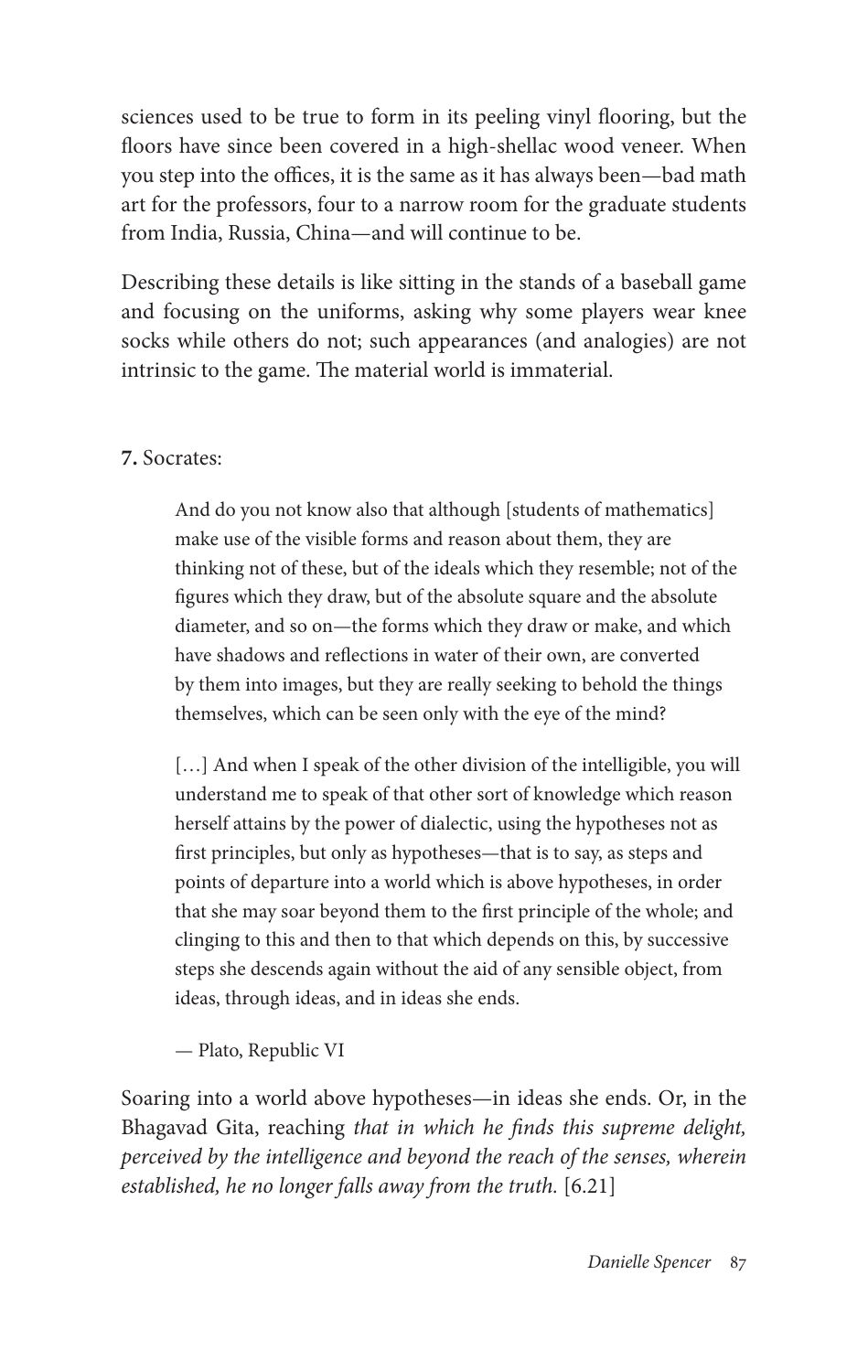**11.** Yet the opposite drive accompanies abstraction: the impulse to render the intelligible realm material. Norton Juster's 1961 children's book *The Phantom Tollbooth* tells the story of a gloomily bored boy named Milo who apparently found nothing of interest in the world. *"It seems to me that almost everything is a waste of time," he remarked one day as he walked dejectedly home from school.* He arrives home to find an enormous package in his bedroom, accompanied by a note:

## one genuine turnpike tollbooth easily assembled at home, and for use by those who have never traveled in lands beyond.

For lack of anything better to do Milo assembles the kit *("I do hope this is an interesting game, otherwise the afternoon will be so terribly dull"),* takes the enclosed map and rule book, and navigates his toy car through the purple tollbooth. He soon finds himself driving along an unfamiliar road in a new land:

What had started as make-believe was now very real. "What a strange thing to have happen," he thought (just as you must be thinking right now). "This game is much more serious than I thought, for here I am riding on a road I've never seen, going to a place I've never heard of, and all because of a tollbooth which came from nowhere."

Milo first stops in the land of Expectations—*the place you must always go to before you get to where you're going*—and meets the Whether Man before languishing in the Doldrums, where he is surrounded by Lethargarians. While in the Doldrums he meets a large watchdog named Tock, with the head, feet, and tail of a dog and the torso of an enormous ticking alarm clock, shaggily drawn by illustrator Jules Feiffer. Tock joins Milo in the car and they continue on their journey, traveling first to Dictionopolis, ruled by King Azaz the Unabridged, and then Digitopolis, led by the Mathemagician—two brothers warring over which is superior, words or numbers. In Dictionopolis Milo and Tock visit the Word Market, ducking from the Spelling Bee. In Digitopolis they meet the Mathemagician, and Milo asks to see *the biggest number there is*:

"I'd be delighted," [the Mathemagician] replied, opening one of the closet doors. "We keep it right here. It took four miners just to dig it out."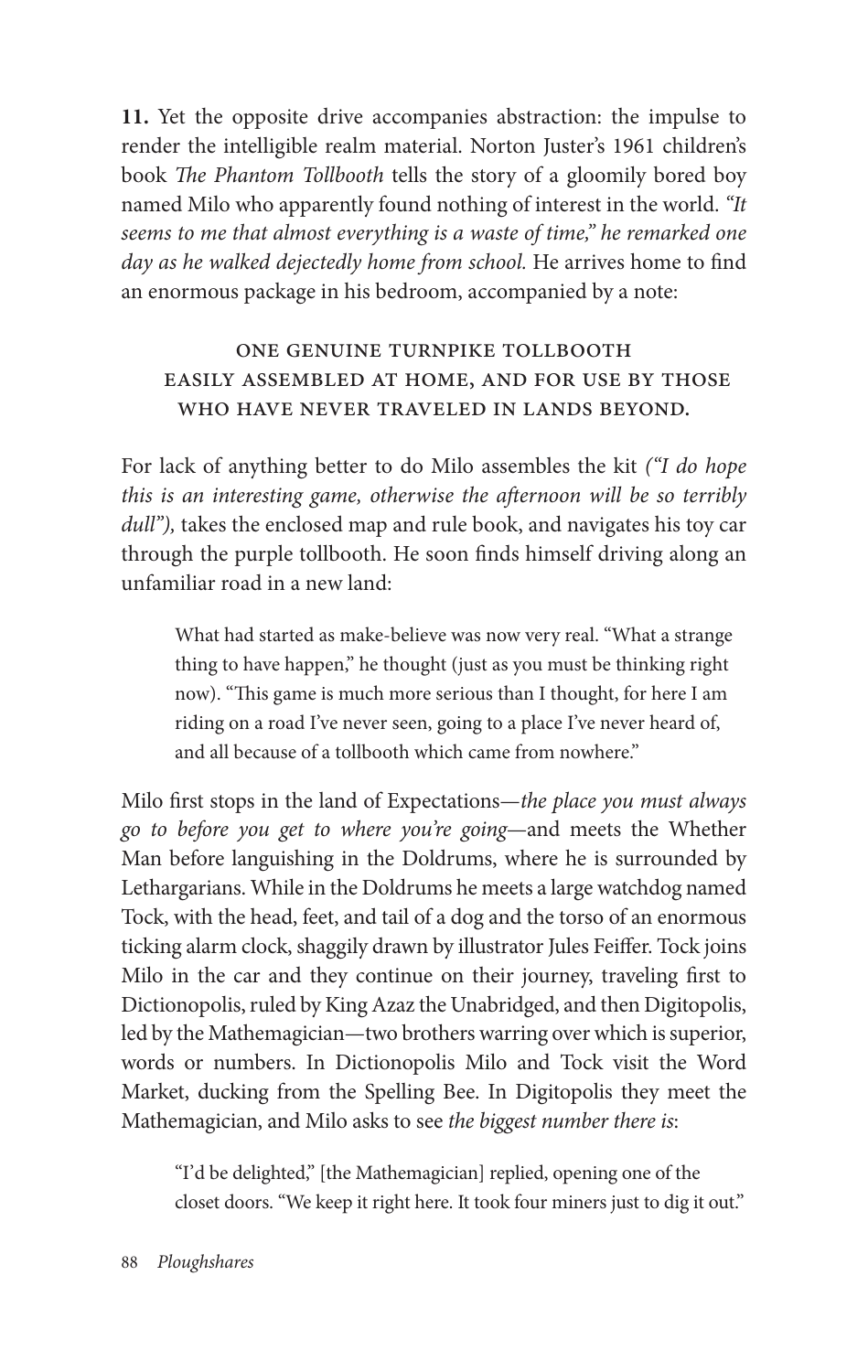Inside was the biggest Milo had ever seen. It was fully twice as high as the Mathemagician.

"No, that's not what I mean," objected Milo. "Can you show me the longest number there is?" "Surely," said the Mathemagician, opening another door. "Here it is. It took three carts to carry it here."

Inside this closet was the longest It was just about as wide as the three was high.

This is child's play, but it is serious play too, for our love of earthly forms draws us to higher truths, yet the tollbooth takes us to a land where abstractions—including numbers and metaphors—become personified. We move from literal to figurative and back again, a dizzying ride through the ancient Indian board game of Moksha Patam (later adapted by the British as Snakes and Ladders and then marketed in the US by Milton Bradley as Chutes and Ladders) where a roll of the dice can bring you quick advancement or a steep descent. It was originally designed as an allegorical morality tale about virtue, vice, destiny, and salvation.

LEGO®—from *leg godt*, Danish for *play well*—has patented the serious play® Method as a corporate team-building and problemsolving technique in which a trained facilitator prompts participants to render the figurative material: The use of LEGO® bricks *simply enables you to take a speedy shortcut to the core. The bricks work as a catalyst and when used for building metaphors, they trigger processes that you were previously unaware of.*

Milo's journey through a gateway into another world is a familiar one. It is the portal-quest fantasy: Alice, intrigued by the rabbit pulling a watch out of his waistcoat pocket as he hurries past, following him only to tumble down the rabbit hole; Dorothy's passage from Kansas to the Emerald City (one of Juster's favorite childhood books); Lucy, Peter, Susan, and Edmund's expedition to Narnia *("This must be a simply*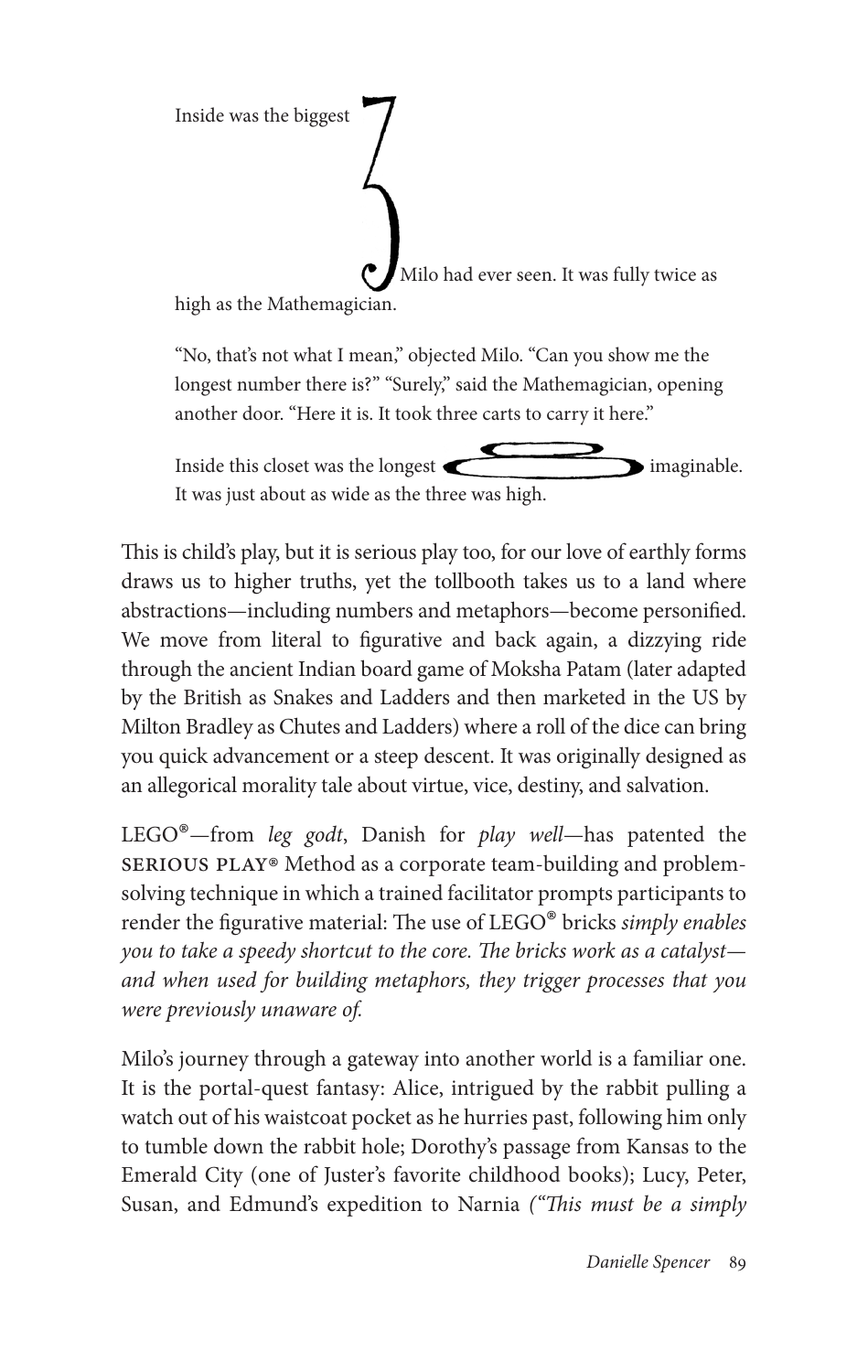*enormous wardrobe!" thought Lucy, going still further in and pushing the soft folds of the coats aside to make room for her*), Frodo Baggins' journey to Middle-earth. In these tales we trust that the protagonist will return safely home, tired yet enlightened.

In some cases portals lead to new domains from which we will not return. As Farah Mendlesohn points out in *Rhetorics of Fantasy*, the Christian heaven is the definitive gateway: *What else is a posthumous heaven (a notion almost completely absent from the Old Testament) other than the ultimate in portals?*—a mortal threshold to another realm. Though it needn't be our final resting place. Plato thought the soul to be immortal, reincarnated in any given material being, like waking after sleep. In the *Meno* dialogue Socrates questions an unschooled slave boy about elementary geometry, arguing that the boy's knowledge of mathematical truths was *awakened into knowledge* through his questioning and so must have been learned in a previous life, thus demonstrating the immortality of the soul. In Hinduism, too, the soul is immortal. You may reach a heavenlike plane, but it is not the final stop. In a sense, all of life is a portal, and you will keep cycling through different planes, perhaps multiple universes—perhaps an infinite number of universes—before attaining *moksha*, the liberation at the top of the Snakes and Ladders game.

**13.** When my mother's cousin Win was dying young of heart disease, he was removed from life support but he did not die immediately. His brother, eager for his suffering to end, pounded on his chest (not the best way to hasten his death, come to think of it) and shouted, *Cross over, Win! Cross over!*

Passages, voyages. What do we find along the way? *Something happened, something so memorable that when I think back to the crossing of the bridge, one moment bulges like the belly of a lens and all of the others are at the peripheries and diminished.* —Marilynne Robinson, *Housekeeping.* 

**17.** Another tale of a land split by two warring brothers was told several thousand years before the story of King Azaz the Unabridged and the Mathemagician and continues to be told today. The great ancient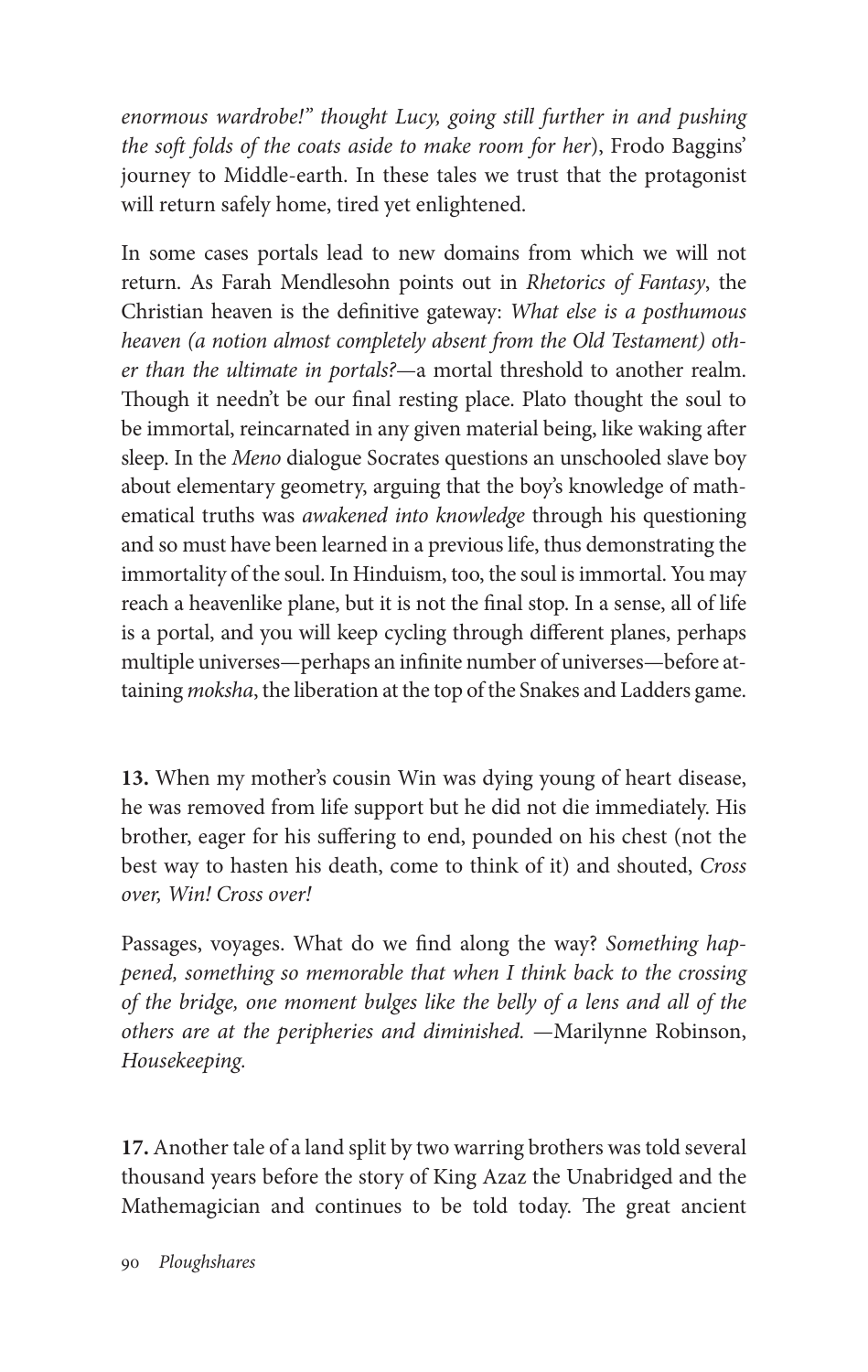Indian epic Mahabharata (महाभारतम्) describes a kingdom divided by blind King Dhritarashtra and his brother King Pandu, progenitors of the Kauravas and the Pandavas. The Kauravas claim the entire land after trickily winning a game of *chausar*, played with square cuboid dice, each rectangular facet bearing • or •• marked at three points along its length. Following a period of exile the Pandavas return to try to recoup the kingdom in battle at Kurukshatra.

It is at this point that the Bhagavad Gita—"Song of the Lord"—scripture begins: On the brink of warfare, Arjuna, a descendent of King Pandu, stops short, hesitant to slay his own relatives, and conducts a lengthy philosophical discourse with Lord Krishna. It is a quest narrative, as Arjuna is on a journey (indeed, Krishna is serving as his charioteer every traveler needs a companion/guide, be they an incarnation of the divine or a canine alarm clock) and he must decide whether or not to go forward and fight on the battlefield, itself a figure for the field of life. The story is told to King Dhritarashtra by his minister Sanjaya who uses his divine senses—a kind of portal vision—to report on the battle far from Kurukshatra. As Sanjaya recounts, Krishna explains to Arjuna that he should do his duty, follow his *dharma*, and fight. One must act, yet must remain unattached to the results of one's actions. Moreover, Arjuna must not fear slaying his relatives, for the soul is unchanging: *Never was there a time when I was not, nor thou, nor these lords of men, nor will there ever be a time hereafter when we all shall cease to be.* [2.12] Death is merely a gateway to another life: *He is never born, nor does he die at any time, nor having (once) come to be will he again cease to be. He is unborn, eternal, permanent and primeval. He is not slain when the body is slain.* [2.19] After much discussion, Arjuna (spoiler alert) enters the battle.

What is the moral of the story? Truth be told, there is no single moral, as the tale deflects any reductive interpretation. *To put it bluntly, the utility of the Gita derives from its peculiar fundamental defect, namely, dexterity in seeming to reconcile the irreconcilable. The high god repeatedly emphasizes the great virtue of non-killing* (ahimsa)*, yet the entire discourse is an incentive to war.* [D. D. Kosambi] Many have cited the text as an argument for violence, yet one can find in it a justification for *non*-violence, as Gandhi did, interpreting the battle as a struggle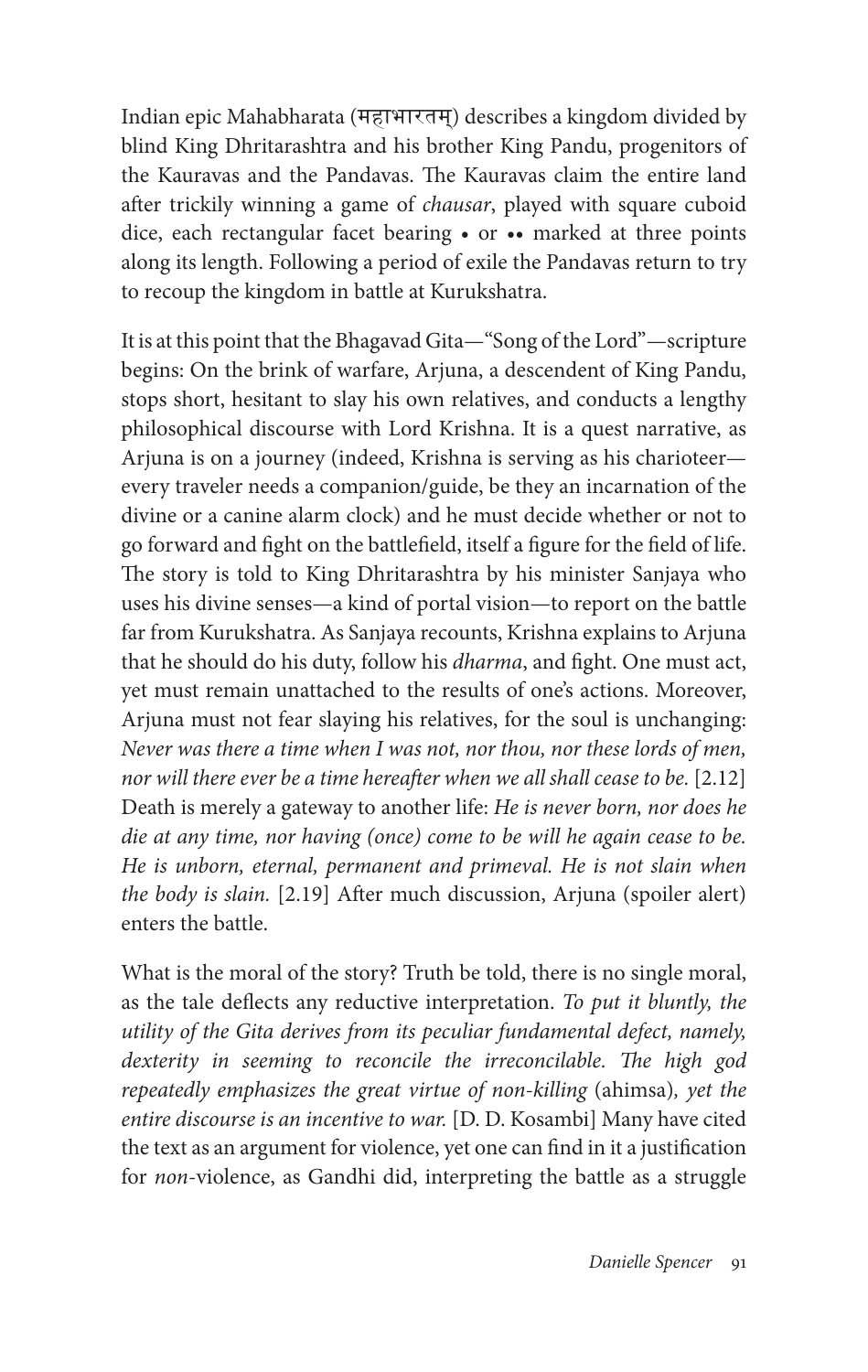we must wage against aspects of our own selves and our attachments in order to attain brahman, or Infinite Spirit, which lies within us all.

A path to truth—to infinity—is dialectical, it appears. We struggle with the tension between finitude (perhaps understood as wordly action) and infinity. One of the ways we approach this balance is through narrative.

What I believe to be the best set of records we have about ourselves [are] stories of all kinds, true, embellished, invented. We are often taught to deal with ideas as the highest form of knowledge. But the process of abstraction by which we form ideas out of observed experience eliminates two essential aspects of life that I am unwilling to relinquish: time and individual people acting as agents. At their purest, ideas are disembodied and timeless. We need ideas to reason logically and to explore the fog of uncertainty that surrounds the immediate encounter with daily living. Equally, we need stories to embody the medium of time in which human character takes shape and reveals itself to us, and in which we discover our own mortality.

— Roger Shattuck, *Forbidden Knowledge* 

**19.** Returning to our story from the detour up the ladder and down the slide, now back to the Mathemagician's biggest 3 and longest 8: It is true that the integers have different shapes and personalities. Some are boorish and self-absorbed, while others are electrifyingly enigmatic, potent. Some stand on one leg with smug nonchalance, like 9, which feels as though it *should* be a prime, but of course it's a *square*, silly!—while others are bloviating blowhards, not to name names (10). And then a few special, *perfect* numbers like 6 and 28 whose factors, excluding the number, add up to themselves. These characters can be sequenced to explosive (Fibonacci) or dull (even numbers) effect, like a clutch of lovers—spurned, former, desired—seated together at a dinner party.

At every family birthday my father remarked on the new age's qualities. Primes, of course, were always superior years. They are the bedrock of all, the "atoms of the integers"—the individual LEGO® bricks from which all else is made—as they have no factors save the number itself and 1, and all other composite numbers are formed of prime factors.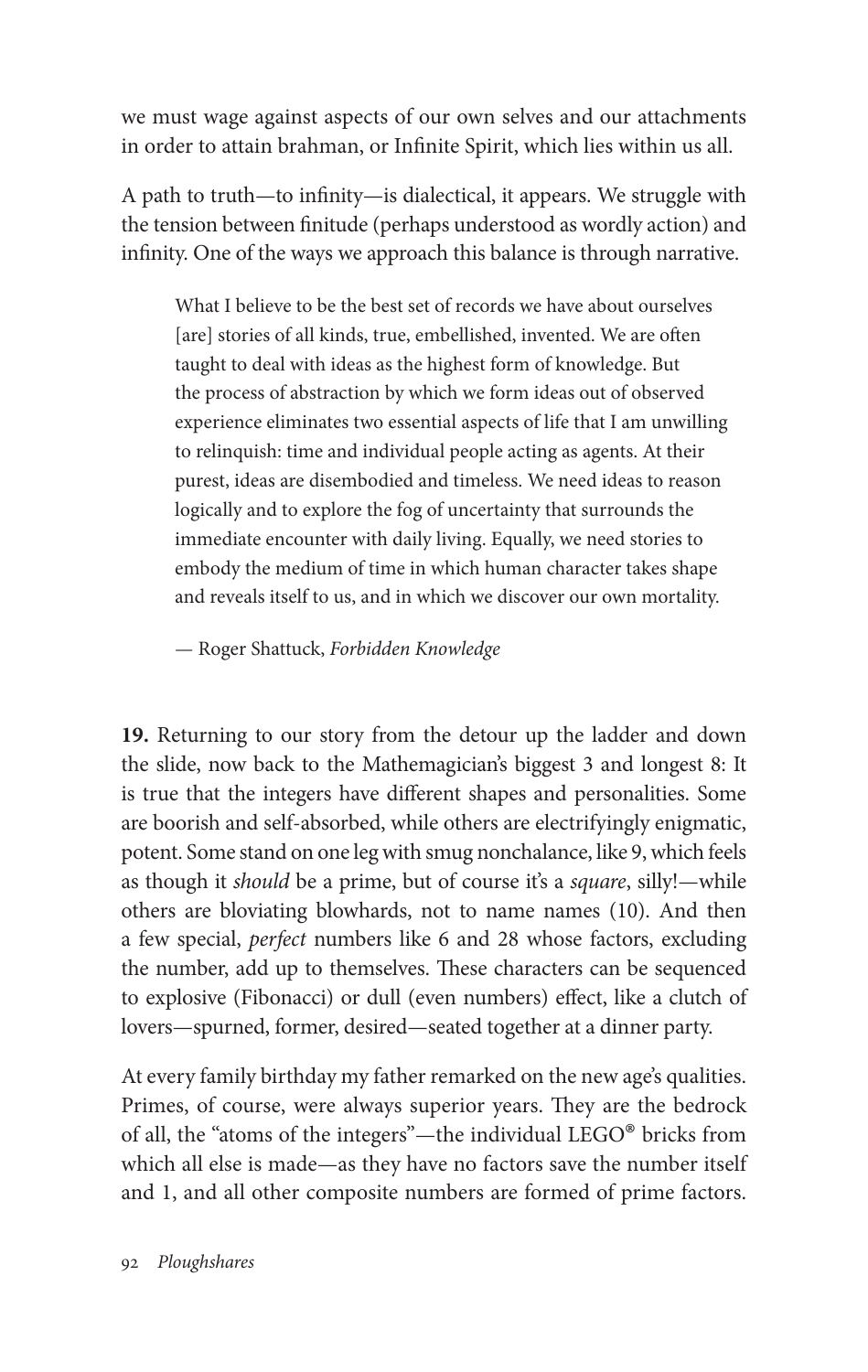They are fickle, too, behaving as though they are distributed randomly, but obeying certain laws. Plus, there are so gratifyingly many in one's earliest years—their frequency diminishes as you advance, albeit quite slowly. I just turned a twin prime, one of a set of two primes separated only by two, such as 17 and 19, where we are resting now. I hope to reach two or three more sets in my lifetime depending upon how far I travel. We know that there are an infinite number of primes, but we do not yet know if there are an infinite number of *twin* primes; the twin prime conjecture, postulating that there *are* an infinite number of primes with a prime gap of two, is one of the great longstanding unsolved problems in number theory.

These days, though, I am less likely to know what is numerically intriguing or lackluster (as the case may be) about my age. The numbers' edges have blurred, dulled by the whetstone of time and by the ponderous metaphors used to describe its effects. Picture a pair of polyhedral dice that have become scratched and worn with use to the point that they will not rest on a given facet but instead wobble and roll maddeningly.

**23.** In 1914 the brilliant and largely self-taught Indian mathematician S. Ramanujan boarded the SS *Nevasa* of the British India Lines fleet and traveled from Madras to London and then continued on to Trinity College, Cambridge to work with mathematician G. H. Hardy. He was twenty-six years old. During his time in England he was prodigiously productive but also fell quite ill. Hardy recalls one of his visits to see Ramanujan in a London sanatorium: *I had ridden in taxi cab number 1729 and remarked that the number seemed to me rather a dull one, and that I hoped it was not an unfavorable omen. "No," he replied, "it is a very interesting number; it is the smallest number expressible as the sum of two cubes in two different ways."*

$$
13 + 123 = 1729
$$

$$
93 + 103 = 1729
$$

Ramanujan was a Brahmin, raised in Kumbakonam, a village in Tamil Nadu, in the southern region of India. His father was an accountant, like my father's father. In Robert Kanigel's 1991 biography *The Man Who Knew Infinity* (source of the 2015 film of the same name) much is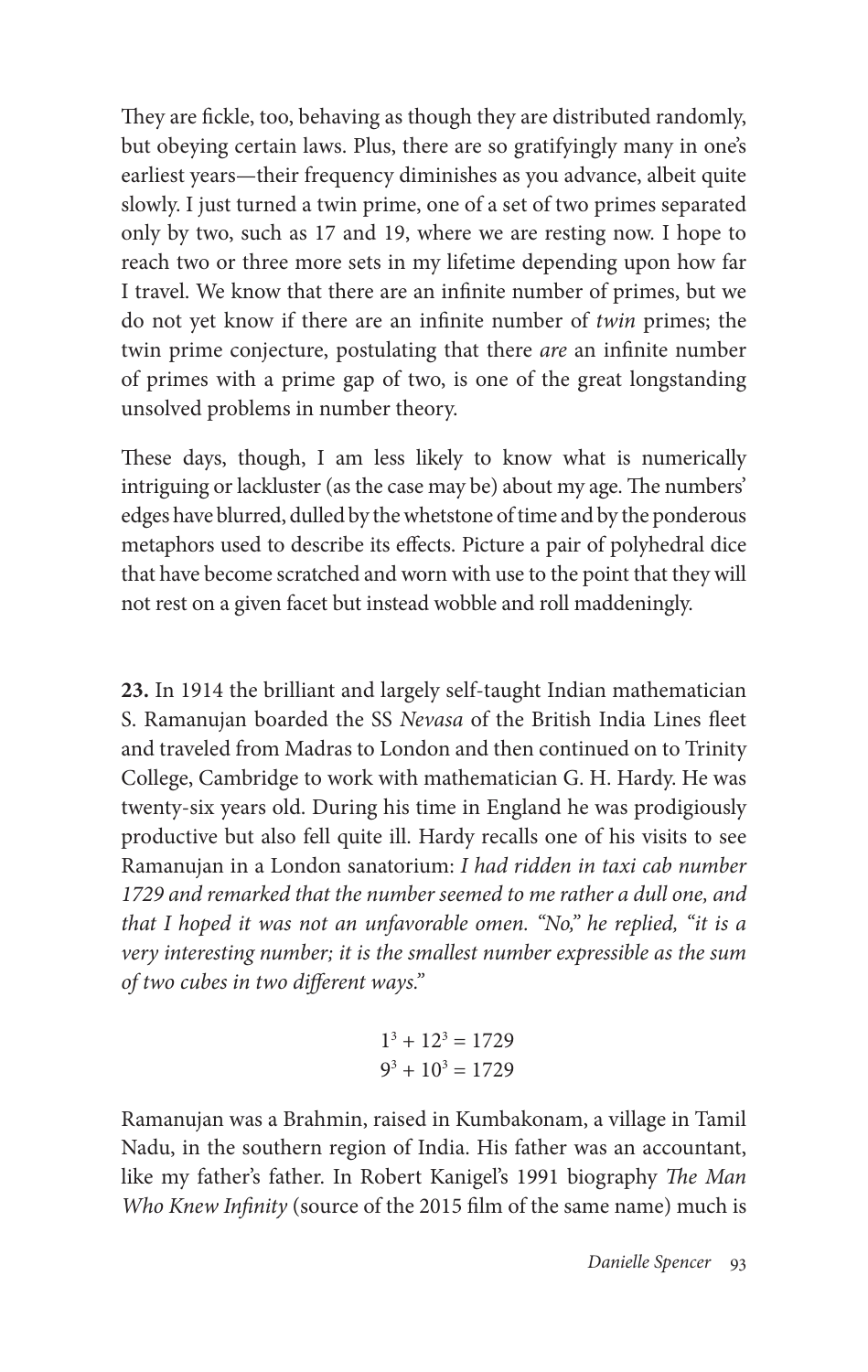made of the spirituality of Ramanujan's home region: *In 1904, some boys thought they heard trumpets coming from an anthill, and soon the deity of the anthill was attracting thousands of people from nearby villages, who would lie "prostrate on their faces, rapt in adoration."* Ramanujan often credited the goddess Namagiri with his mathematical insights. As Kanigel explains, *all his life [Ramanujan] believed in the Hindu gods and made the landscape of the Infinite, in realms both mathematical and spiritual, his home. "An equation for me has no meaning," he once said, "unless it expresses a thought of God."* His Indian biographers Seshu Aiyar and Ramachandra Rao described Ramanujan's faith in a Supreme Being in detail. But Hardy maintained that Ramanujan told him *that all religions seemed to him more or less equally true*.

Ramanujan's first letter to Hardy in 1913 begins:

Dear Sir,

I beg to introduce myself to you as a clerk in the Accounts Department of the Port Trust Office at Madras on a salary of only £20 per annum. I am now about 23 years of age. [He was in fact 25.] I have had no University education but I have undergone the ordinary school course. After leaving school I have been employing the spare time at my disposal to work at Mathematics. I have not trodden through the conventional regular course which is followed in a University course, but I am striking out a new path for myself. I have made a special investigation of divergent series in general and the results I get are termed by the local mathematicians as "startling."

The letter quickly turns to mathematics, including a response to Hardy's paper on orders of infinity in which Ramanujan proposed an astonishing result concerning the prime number theorem, offering two infinite series which closely approximated the number of primes at a given number. (Among Ramanujan's many interests were infinite sequences and series, which are a series of terms that are added or multiplied together, producing a particular sum or product—so for example,  $\frac{1}{2} + \frac{1}{4} + \frac{1}{8}$ ... on to infinity equals 1.) Hardy, after consulting with his colleague Littlewood, replied to Ramanujan, pointing to *gaps in the proof* rendering it incorrect: *The truth is that the theory of primes is full of pitfalls, to surmount which requires the fullest of trainings in*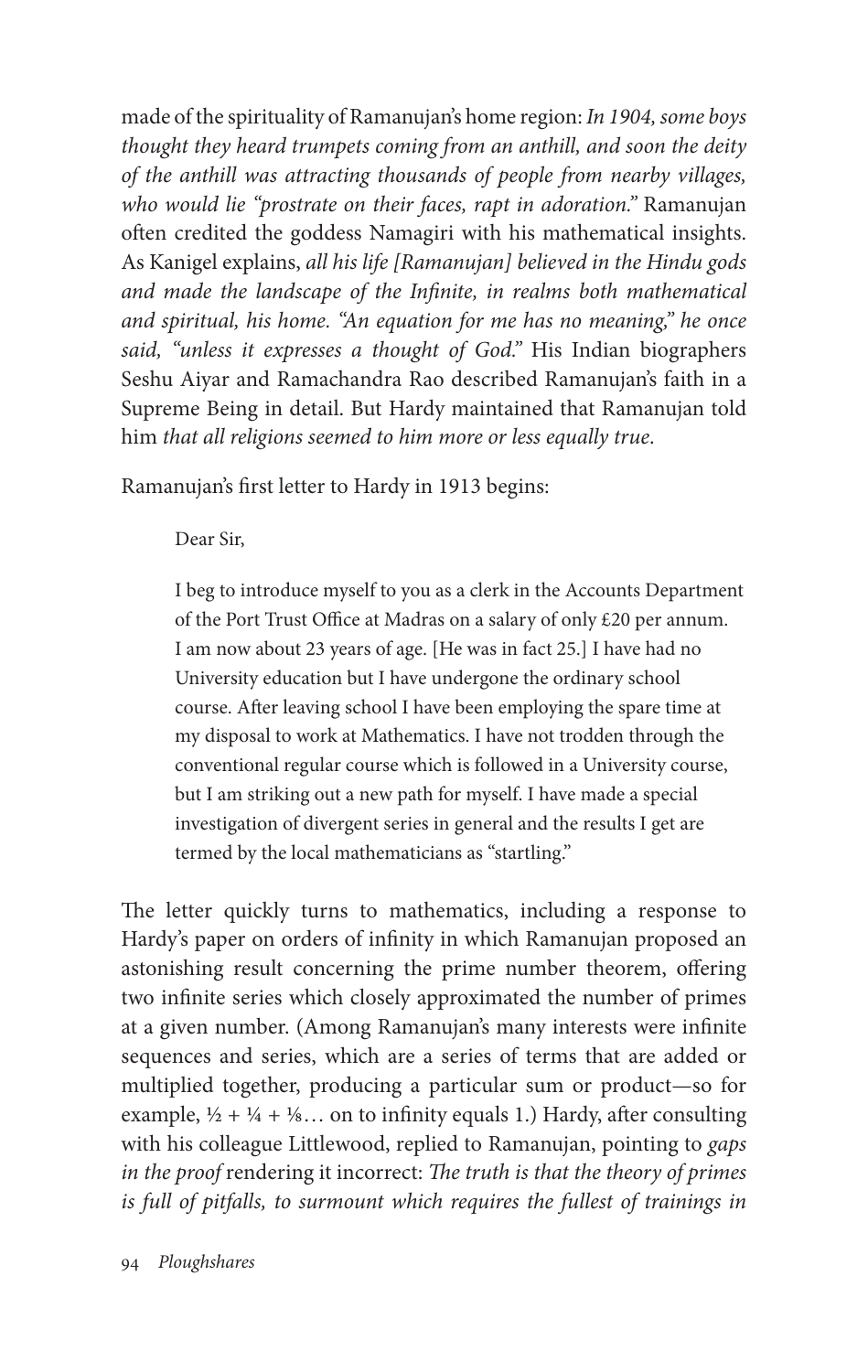*modern rigorous methods*, Hardy explained. *This you are naturally without. I hope you will not be discouraged by my criticisms. I think your argument a very remarkable and ingenious one. To have proved what you claimed to have proved would have been about the most remarkable mathematical feat in the whole history of mathematics.*

Indeed, Ramanujan *was* one of the most remarkable figures in the whole history of mathematics, though he and Hardy continued to differ over the question of proof—that is to say, what constitutes a proper proof. During his time in Cambridge he and Hardy published key papers on such topics as the likely number of prime divisors for a particular integer, and the famous partition problem, concerning how many different ways one can express a given number as a sum of lesser numbers. In 1850, Chebyshev had proved that between an integer and its double there is always a prime (e.g. 3 lies between 2 and 4); in 1919, Ramanujan proved it again without using complex numbers—an "elementary" proof that once n is large enough, you will always find 10 primes between n and 2n—and then in 1931, at the age of 18, the great Hungarian mathematician Paul Erdős proved it again with a proof that was both elementary and simple. The simple, elegant proof is the holy grail. Erdős had not known of Ramanujan's proof, so he asked Hardy about him when they met in Cambridge.

By that time Ramanujan had returned to India, where he died soon after at the age of 32. He had proved *thousands* of theorems, and many first-rate mathematicians have spent years poring over his notebooks attempting to interpret them, as they are not written in standard proof form. Many of these decipherers speak of the experience as something akin to divine revelation—like Mormon forefather Joseph Smith Jr., reading the sacred golden plates dug up from his backyard in upstate New York through a jewel in his hat. Or rather like a mathematical garden of delight, which has germinated and populated many fields, as theoretical physicist and mathematician Freeman Dyson describes:

The seeds from Ramanujan's garden have been blowing on the wind and have been sprouting all over the landscape. Some of the seeds even blew over into physics… [and superstring theory]. Whether or not the superstring theory is a true image of nature, it is certainly a magnificent creation of pure mathematics. As pure mathematics, it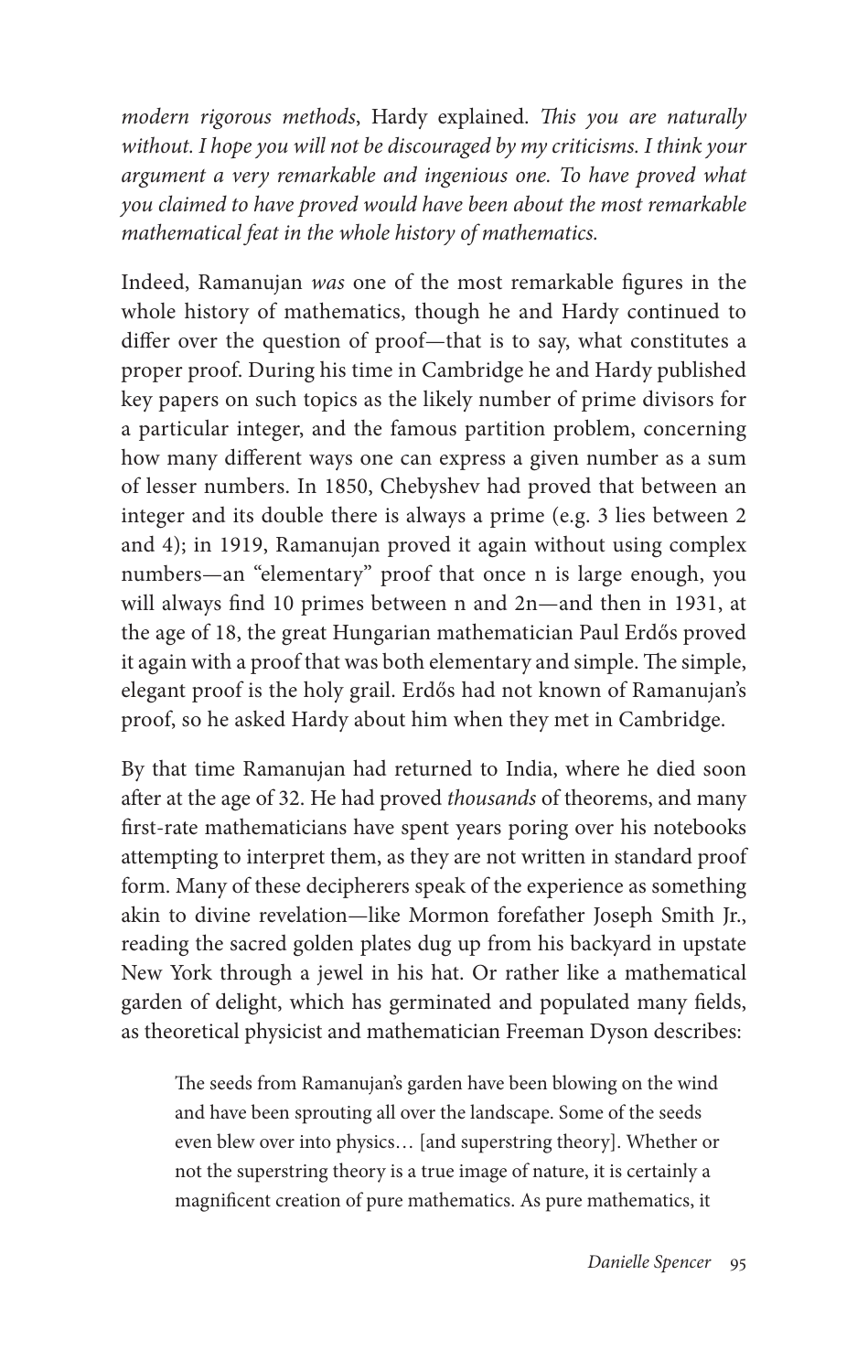is as beautiful as any of the other flowers that grew from seeds that ripened in Ramanujan's garden.

Superstring theory could resolve an apparent mathematical contradiction between the theory of relativity and quantum mechanics. If the theory is a true image of nature, it suggests that we may be living in a megaverse / multiverse / metaverse composed of an infinite number of parallel universes—though we would probably have no way of knowing for sure.

**29.** When I was twelve my father worked through Euclid's famous proof of the infinitude of primes with me. It is a proof by contradiction, first assuming that the primes are finite and then creating a number, P+1—the product of all existing primes plus one—and demonstrating that it is neither prime nor composite: If P+1 *is* prime, then P is *not* the last prime. If P+1 is *not* prime, then it *must* have a prime factor all composite numbers do—yet when P+1 is divided by any of the "existing" primes, you are left with a remainder of 1, since they are all factors of P. Thus P+1 cannot exist, and the primes continue to infinity.

How did Euclid know to bring into existence this number which erases itself, and in its very nonexistence (yet does it not exist in our imagination?) proves—with a devastating simplicity that a twelveyear-old can grasp—that the primes are infinite? As Hardy describes, reductio ad absurdum*, which Euclid loved so much, is one of a mathematician's finest weapons. It is a far finer gambit than any chess gambit: a chess player may offer the sacrifice of a pawn or even a piece, but a mathematician offers the game.*

My father went on to explain that proof by contradiction is a common technique in tackling any given conjecture. A conjecture is essentially a hypothesis that has some supposition or intuition of being true (better yet if it incorporates partial results and/or provokes the development of new methods for its proof). So for reductio ad absurdum you first assume that the entire conjecture is false—as Hardy put it, betting the game—and then see if you can prove a contradiction. If you cannot, the conjecture may still be true; most likely you failed because you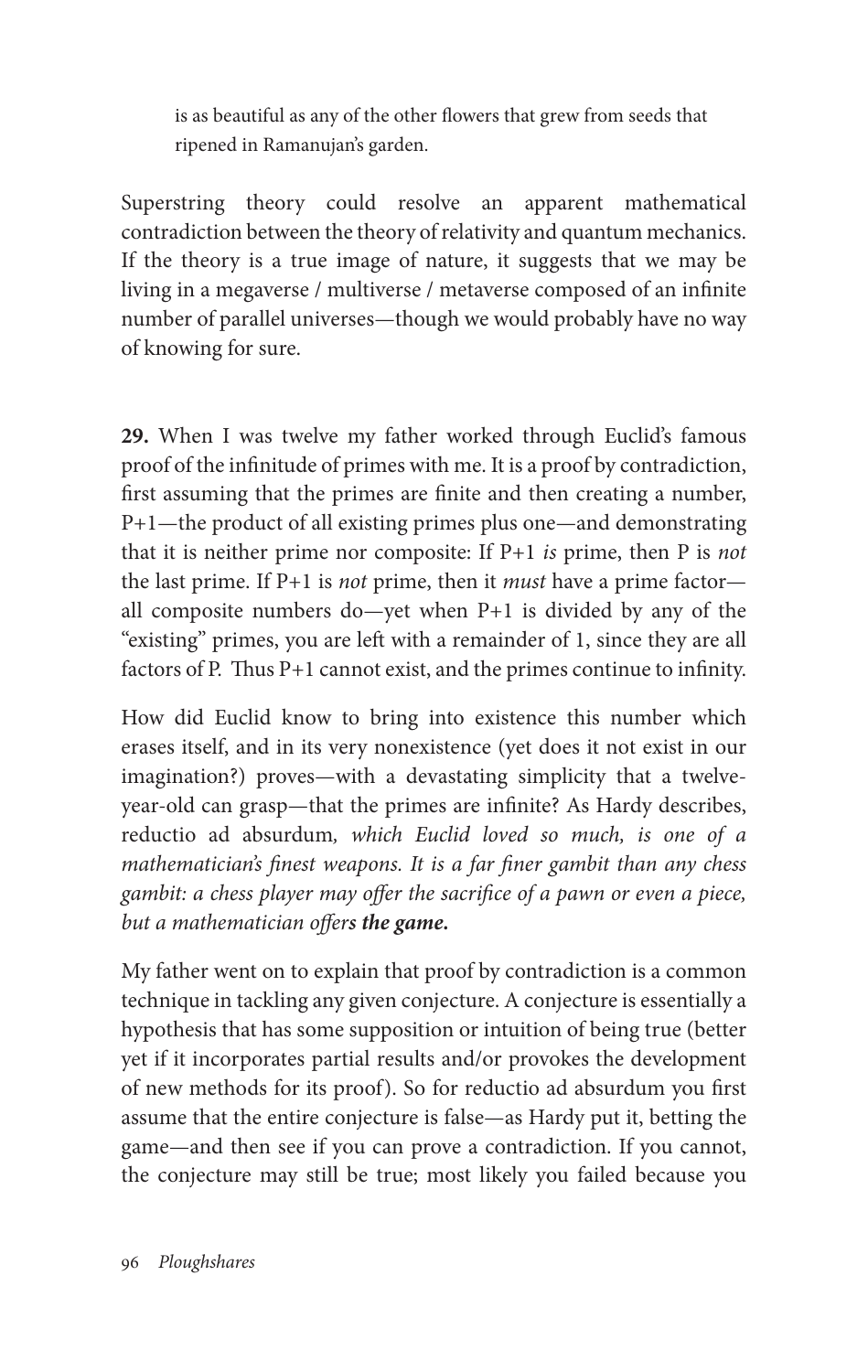are not clever enough, or perhaps the requisite tools have not yet been invented/discovered  $($   $\Leftarrow$  this distinction depends upon your philosophical view of mathematics—constructivism vs. Platonism).

I remember asking if it ever happens that you wind up proving the opposite, which is to say that the conjecture *is* false, and my father told me about the long line of seekers attempting to prove Euclid's "parallel postulate" concerning lines stretching to infinity. Playfair later expressed the postulate as the axiom that, given a line A on a plane and a point not on the line, there will only be one line that goes through the point and lies parallel to A, never touching it. Seems obviously correct, no? Yet intuition is not proof. In trying to reach a proof by contradiction mathematicians encountered a Pyrrhic defeat—to use my father's term—as early nineteenth-century figures such as Gauss, Lobachevsky, Bolyai, Reimann, Minkowski and others arrived at non-Euclidean geometry, or hyperbolic geometry, in which space and time are joined. Thus we leave Euclidean planar geometric space, jumping through the portal from one familiar universe to entirely different ones, following Alice through the looking glass once again.

Alice's creator Lewis Carroll was a nom de plume for mathematician Charles Dodgson of Christ Church, Oxford. Wonderland is rife with mathematical allusions, taking then-novel concepts such as imaginary numbers to their logical yet absurd conclusion—itself a literary form of reductio ad absurdum, as scholar Melanie Bayley points out. In Bayley's analysis, projective geometry is represented by the duchess' baby's transformation into a pig, while noncommutative algebra is spoofed by the Mad Hatter's Tea Party. Symbolic logic is enacted by the Caterpillar's mushrooms, which simultaneously shrink and expand Alice, and his injunction to *Keep your temper* refers to proportions, i.e., stick to Euclidean geometry, where ratios remain the same, whatever the size.

Indeed, Dodgson was quite an apologist for Euclidean geometry in the face of new-fangled developments in mathematics, arguing for continued use of Euclid's Manual in education. (K. G. Valente: *Questioning the primacy of Euclidean geometry directly threatened the notion of absolute truth and precipitated a paradigmatic dilemma as unsettling as any attending the dissemination of evolutionary theories.*)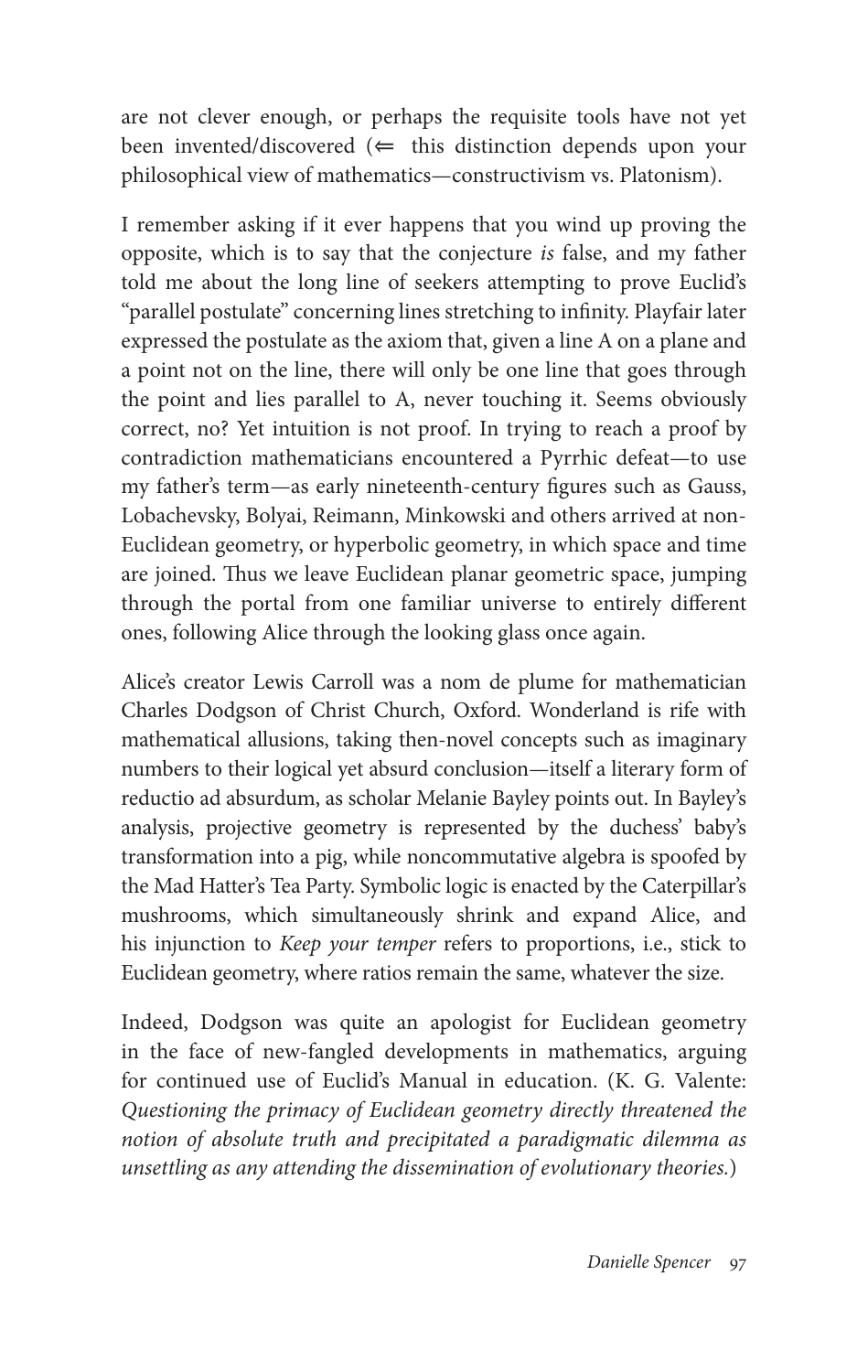Combining his modest mathematical faculties with his literary talents, Dodgson's 1879 *Euclid and his Modern Rivals* is written as a play, with the cast of characters debating the new theories of geometry in Socratic dialogue. In Scene I the character of Minos satirizes current mathematical methods and their specious—in his view—conception of proof:

Did you ever see one of those conjurers bring a globe of live fish out of a pocket-handkerchief? That's the kind of thing we have in Modern Geometry. A man stands before you with nothing but an Axiom in his hands. He rolls up his sleeves. 'Observe, gentlemen, I have nothing concealed. There is no deception!' And the next moment, you have a complete Theorem, Q.E.D. and all!

And in Scene II Euclid himself appears to endorse his treatise. Minos asks if Euclid can invoke the various Modern Rivals for the sake of debate, and Euclid produces a phantasm of a German professor to stand in for them; when Minos enquires after his name, Euclid explains that *Phantasms have no names—only numbers. You may call him 'Herr Niemand,' or, if you prefer it, 'Number one-hundred-and-twenty-threemillion-four-hundred-and-fifty-six-thousand-seven-hundred-andeighty-nine.'*

Erdős' father showed him Euclid's proof of the infinitude of primes just as my father showed me. *When I was ten my father told me about Euclid's proof, and I was hooked*, he explained. I can still see the proof as written on the page and the sense of wondrous unfolding into another realm. Yet it's a bit like having heard tales of the starry night sky but only glimpsing a bit of twilight now and then. I was always more interested in words than in numbers, and stopped my math studies after calculus. Far enough to dimly discern—as my father pointed toward certain constellations—that there is a beauty that must be experienced to be understood, and must be understood to be truly experienced.

**31.** In the 1993 documentary *N Is a Number* about Paul Erdős my father is interviewed several times. He was one of Erdős' inner circle of disciples, as they called themselves, and the two collaborated on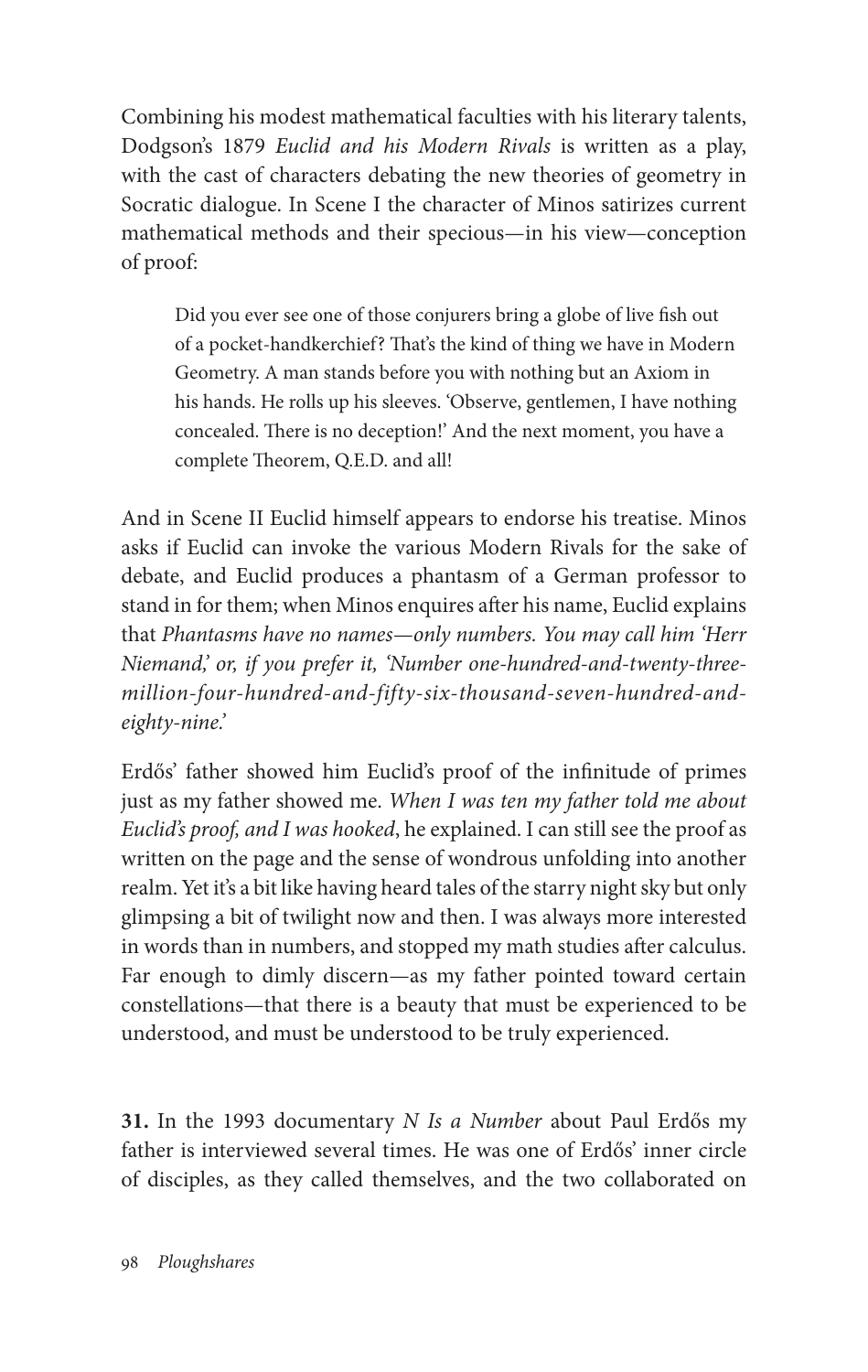many papers and a book. In the interviews my father is *shockingly* young. A black mop of hair, a very 1980s-style sweater from Marshalls department store, and the vertical furrow at the medial edge of his left eyebrow appearing during moments of intense concentration, which I have inherited. In one scene he is describing the certainty of mathematical truth and invokes Euclid's proof:

Where else do you have absolute truth? You have it in mathematics, and you have it in religion. In mathematics you can really argue that this is as *close* to absolute truth as you can get—and so when you ask a problem—are there an infinite number of primes?—classic Greek problem—when that was solved in ancient Greece, when Euclid showed that there were an infinite number of primes—that's *IT*—there *ARE* an infinite number of primes, and there are no ifs, ands, or buts. That's as close to absolute truth as *I* can see getting.

His voice is earnest and impassioned, hitting the *that's IT* with a nasal finality stretching to the edge of the horizon and beyond. What he actually said was, *Where else do you have absolute truth? You have it in mathematics, and you have it in religion—at least for* some *people* this last bit accompanied by a rueful chuckle. The director edited out the qualification, mollifying my father's message: Theology offers a descriptive language, but in the end the Temple of Mathematics is the only means of access to the Divine.

Mathematics as the purest form of knowledge. The rhetoric of purity can be quite dangerous, however, as it draws a circle around a set, and all that lies outside is impure.

**37.** In this view even the physical sciences are contaminated, sullied by the messy evidentiary morass of the material world. If you meet a theoretical mathematician or physicist who does "pure" or "basic" research and ask about the practical applications of their work, they will likely look down at you with pity and annoyance, for you are trapped in Plato's cave, blinking at the shadows on the wall. As Hardy explains in *A Mathematician's Apology*, physical reality and mathematical reality are distinct.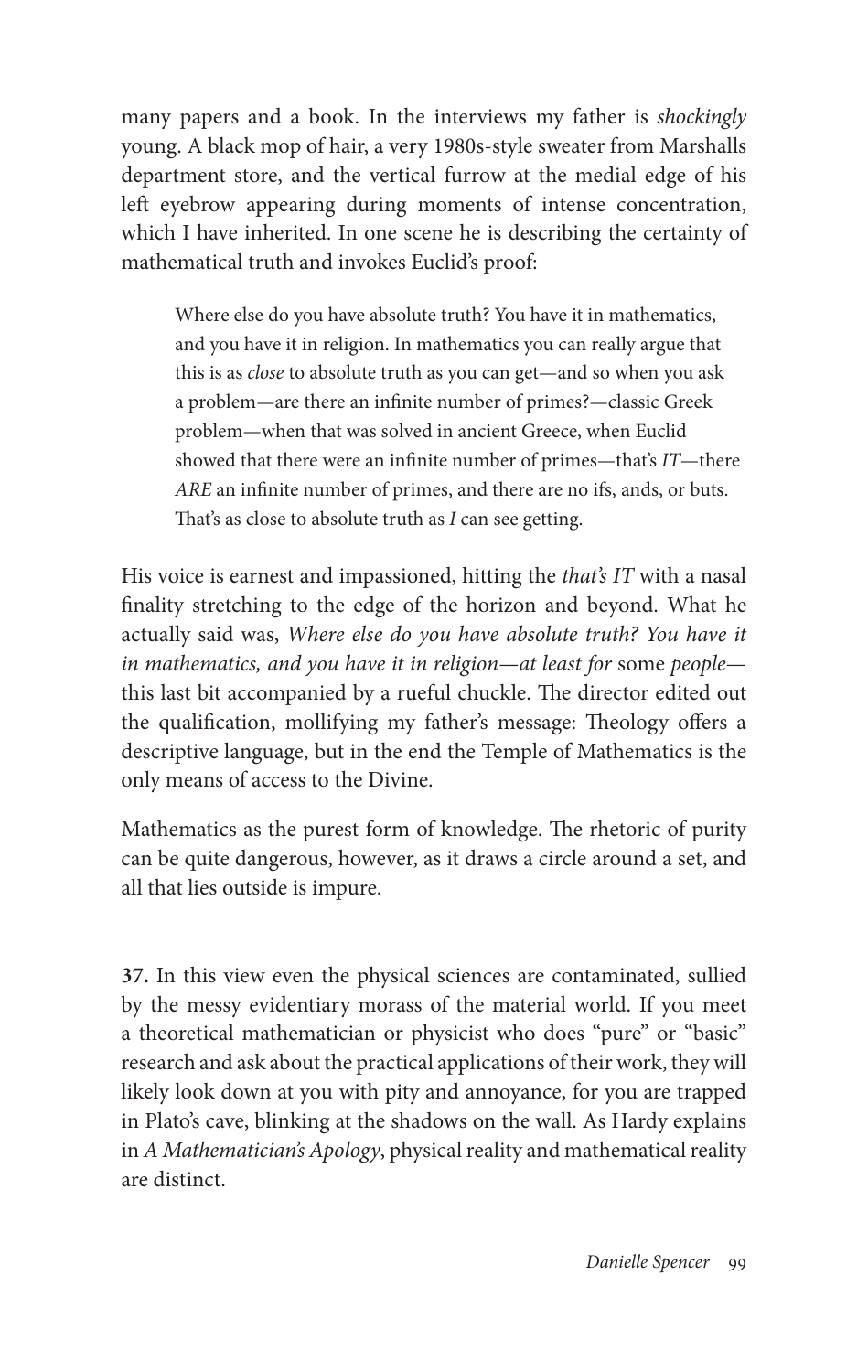In fact, the pursuit of interesting and aesthetically appealing math problems often leads to knowledge that *is* extremely applicable. Euclid did not see any utility in studying prime numbers, but prime factorization is the basis for public-key cryptography, now essential to secure electronic communication. Emmy Noether's mathematical theorems became integral to the general theory of relativity, as did "pure" Tensor calculus, which was developed with no earthly application in mind—yet in addition to helping us understand the structure of the universe, relativity is necessary for technologies such as GPS. Nuclear fission and the atomic bomb, of course, are prime examples of impactful technology reliant upon mathematical understanding. During WWII Los Alamos National Laboratory drew many of the keenest minds in pure math and physics research of that era. Erdős was interested in contributing but was not offered a position, perhaps because he maintained that he intended to return to Hungary after the war and was famously indiscreet. Biographer Paul Hoffman tells of Erdős' postcard to Hungarian-born mathematician Peter Lax (now in his 90s—his office is down the hall from my father's) during the war: *Dear Peter, my spies tell me that Sam* [Erdős' nickname for the US] *is building an atomic bomb. Tell me, is that true?* (The FBI evidently tracked Erdős for decades, only to conclude that he was *purely a mathematician with typical atmospheric mind as related to factual things.*)

As Laboratory Director Robert Oppenheimer watched the great flash of the first Trinity test in the Los Alamos desert, he thought of the passage in the Gita [11.12] when Arjuna asks Lord Krishna to reveal himself. Krishna replies:

*If the radiance of a thousand suns were to burst into the sky, that would be like the splendor of the Mighty One.* 

Then, thinking of his own responsibility for the bomb's creation, Oppenheimer famously recited verse 11.32 to himself: *Now I am become death, the destroyer of worlds*.

The struggle over the morality of American bombing of Hiroshima and Nagasaki reflects the ethical plurality of the Gita: When and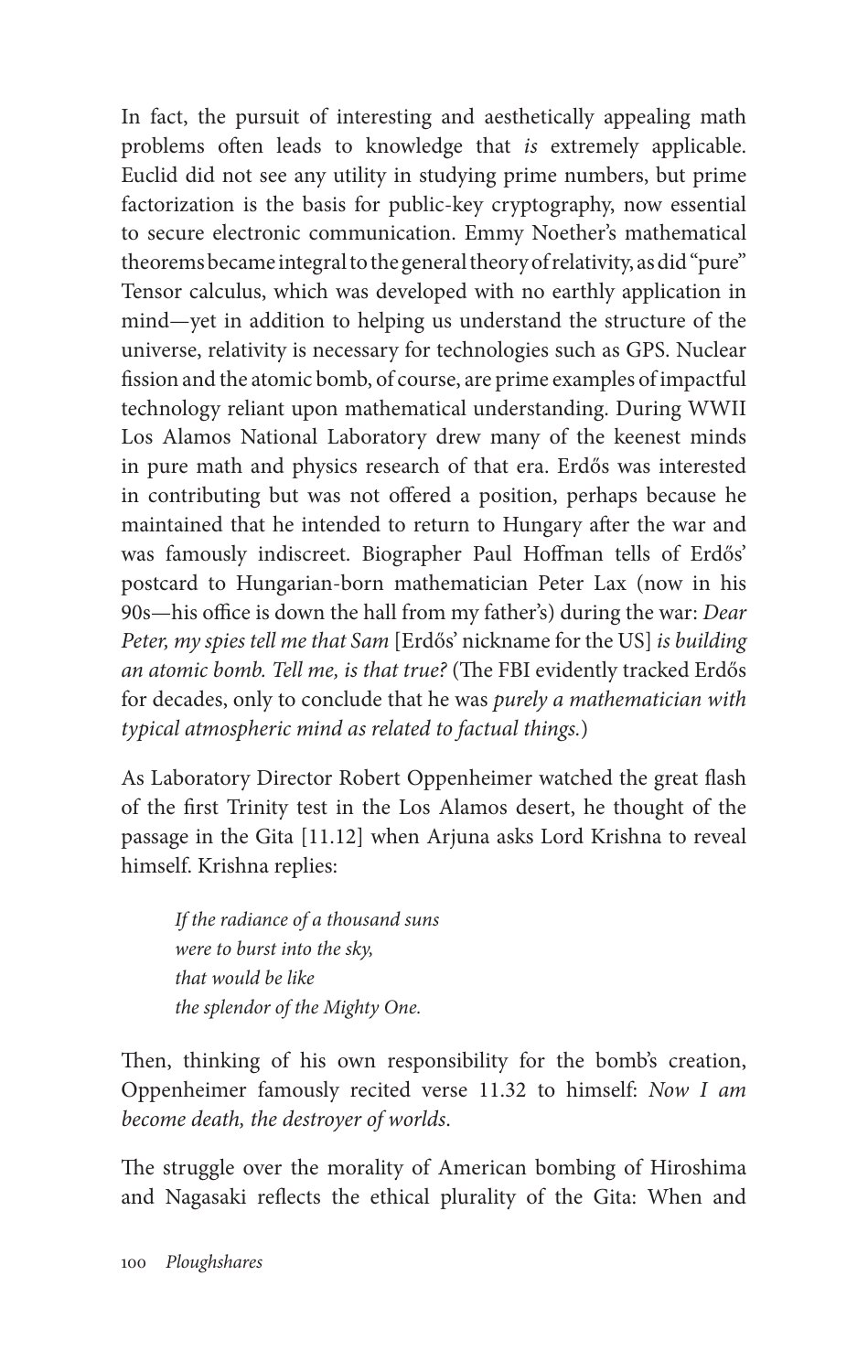how should one wage war? Oppenheimer's seemingly contradictory stance—architect of the Manhattan Project and later opponent of the production of the hydrogen bomb—symbolizes the eternal Ouroborus of scientific progress, morality, and responsibility, an ethical quagmire which is irreducible, finally, to linear proof. Shortly after the war Oppenheimer delivered a lecture at MIT about the role of the scientist; according to Roger Shattuck, Oppenheimer referenced the principle of complementarity—in quantum mechanics, the notion that a physical object can possess complementary characteristics, such as the wave and particle attributes of light—to describe science itself:

In other words, he described two conflicting interpretations and affirmed the truth of both. They complement each other as partial, not exhaustive, truths. On the one hand, the value of science lies in its fruits, in its effects, more good than bad, on our lives. On the other hand, the value of science lies in its robust way of life dedicated to truth, disinterested discovery, and experiment.

Yet, in what may seem like further contradiction, Oppenheimer's speech went on to describe scientists' responsibility for atomic weapons. As he explained: *In some sort of crude sense which no vulgarity, no humor, no overstatement can quite extinguish, the physicists have known sin; and this is a knowledge which they cannot lose*. The physicists have known sin. Mathematicians may feel immune from the physicists' iniquity, but as Shattuck explains, *The frontier between pure and applied is a phantom that appears on many maps yet cannot be located easily on the terrain*.

Regardless, arguments about the real-world results of "pure" math do not justify or damn its value from the perspective of mathematicians like Hardy, who maintains that *Beauty is the first test: there is no permanent place in the world for ugly mathematics*. When Paul Erdős and one of his many collaborators arrived at a proof that was correct but inelegant, he would say, *Good, but now let us look for the Book proof*. The Book contains all of the most beautiful theorems—beginning with Euclid's proof of the infinitude of primes—and it is the work of mortals to try to turn a few more pages.

My father always ascribed the notion of the Book to Uncle Paul, as we called him, quoting his maxim: *You don't have to believe in God,*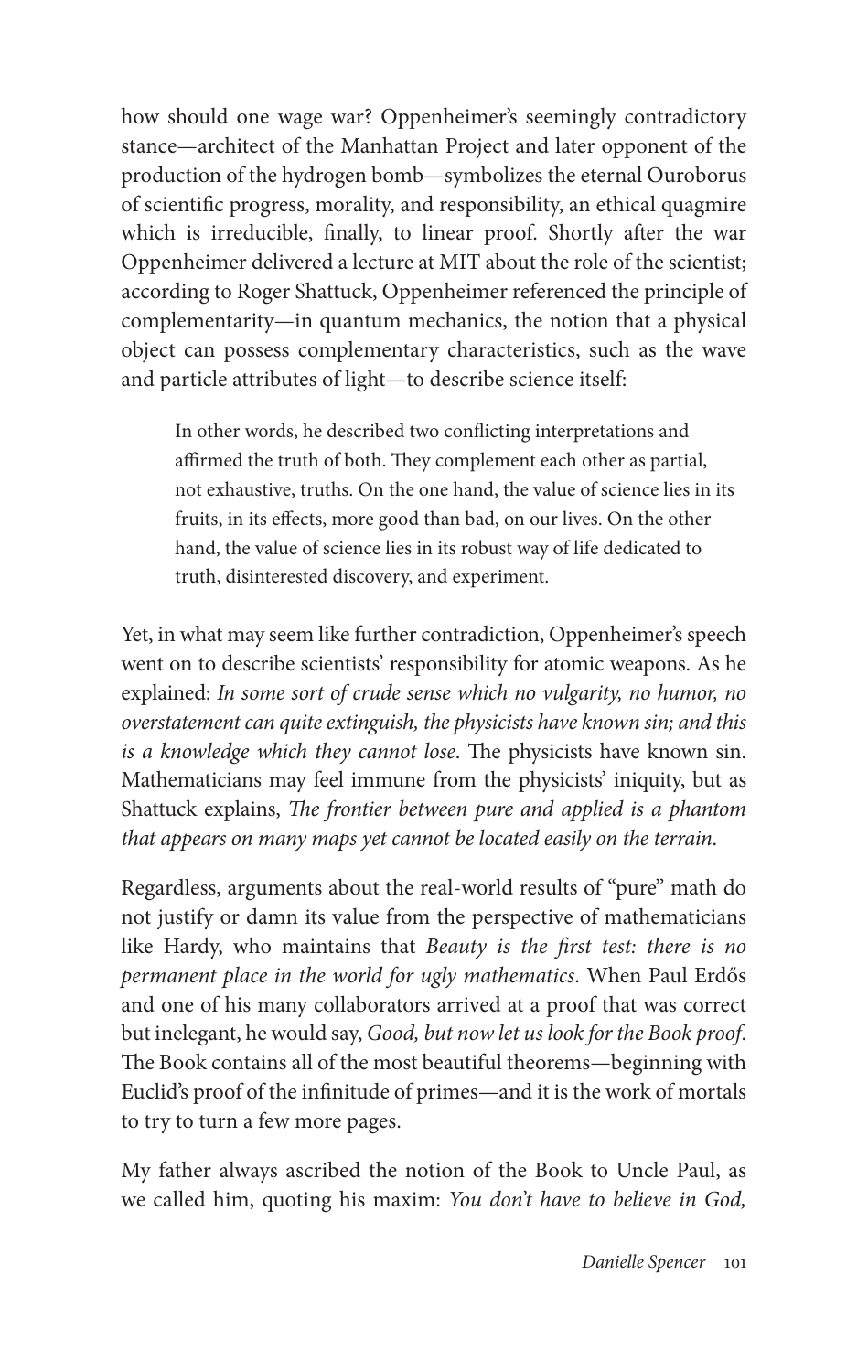*but you should believe in the Book*. But in fact it has been around for quite a long while. The ancient Greeks held that human reason can unlock the mysteries of the world, and medieval Christian theologians, drawing upon this model, proposed that God's revelation is present in the scriptures, as well as the Book of Nature; thus their study provides a means of accessing the divine. And then there is Galileo Galilei's famous description:

Philosophy [nature] is written in that great book which ever is before our eyes—I mean the universe—but we cannot understand it if we do not first learn the language and grasp the symbols in which it is written. The book is written in mathematical language, and the symbols are triangles, circles and other geometrical figures, without whose help it is impossible to comprehend a single word of it; without which one wanders in vain through a dark labyrinth.

Not to mention Borges' Library of Babel:

It does not seem unlikely to me that there is a total book on some shelf of the universe… I pray to the unknown gods that a man—just one, even though it were thousands of years ago!—may have examined and read it. If honor and wisdom and happiness are not for me, let them be for others. Let heaven exist, though my place be in hell. Let me be outraged and annihilated, but for one instant, in one being, let Your enormous Library be justified.

My father's preference to speak only of Erdős as the progenitor of the idea of the Book is a form of fantasy that he authored the story of the Book. In the beginning was the Word, and the Word was with God the Father, and the Word *was* God. Erdős was my father's *real*—which is to say mathematical—father.

**41.** The argument I began having with my father in adolescence went something like this:

Him: Math is *pure.*  Me: You have a National Science Foundation grant. Why do you think the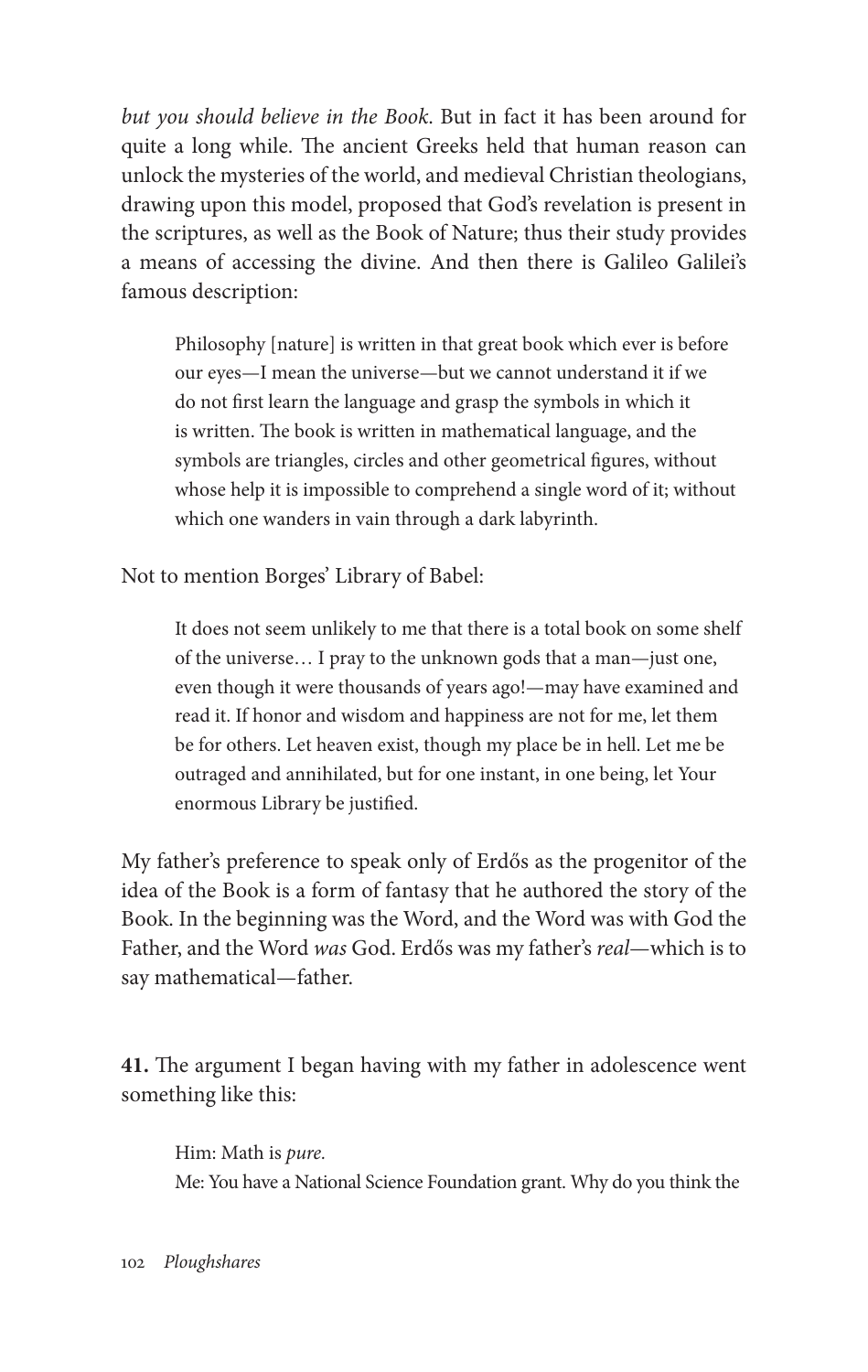federal government funds your field and not others to the same extent? Him: *Math* is pure. Me: You went to MIT for undergrad. 70 percent of its budget came from the Department of Defense. Him: [Angrily] *Math is pure.* 

I was doing what I was supposed to be doing, poking at the idols and sullying the temple, arguing for the social construction and situation of knowledge. For one thing, support of "pure" research is indeed linked to its relevance to *techne*; which fields are funded and which problems are pursued is influenced by political and economic forces. Erdős' prodigious collaborative approach was profoundly social as well, though he—and my father—would discount this aspect as incidental to math's knowledge claims. *Trivial*, in the way mathematicians use the word to mean true, but simple or unimportant.

I was blaspheming, a child finding contradiction and ironic fault with the Father's laws. I did not truly wish to smash the idols, though I lacked the words to explain at the time. I will invoke Donna Haraway's words now: *Blasphemy is not apostasy. Irony is about contradictions that do not resolve into larger wholes, even dialectically, about the tension of holding incompatible things together because both or all are necessary and true. Irony is about humor and serious play.* (SERIOUS PLAY® again!)

I repeated this phrase about sullying the temple to my analyst the other day in his wainscoted cerulean office across the street from the planetarium—a space where nothing is prima facie trivial, as anything is a potential portal to the unconscious—and he asked, well, *why* were you supposed to damage the idols? I would have thought the answer obvious, but I did not say so, instead sliding imperceptibly down the slippery daybed, contemplating the wind in the willow tree outside his window and fantasizing about jumping through to the leafy green world.

Later in the session he remarked, *That's why God created shrinks*.

Portal-quest narratives, such as Alice's journey to Wonderland, are often interpreted as an exploration of the unconscious. Some readers and scholars describe vivid and fearsome Freudian drama down the rabbit hole, while some, like Shattuck, offer a more anodyne interpretation: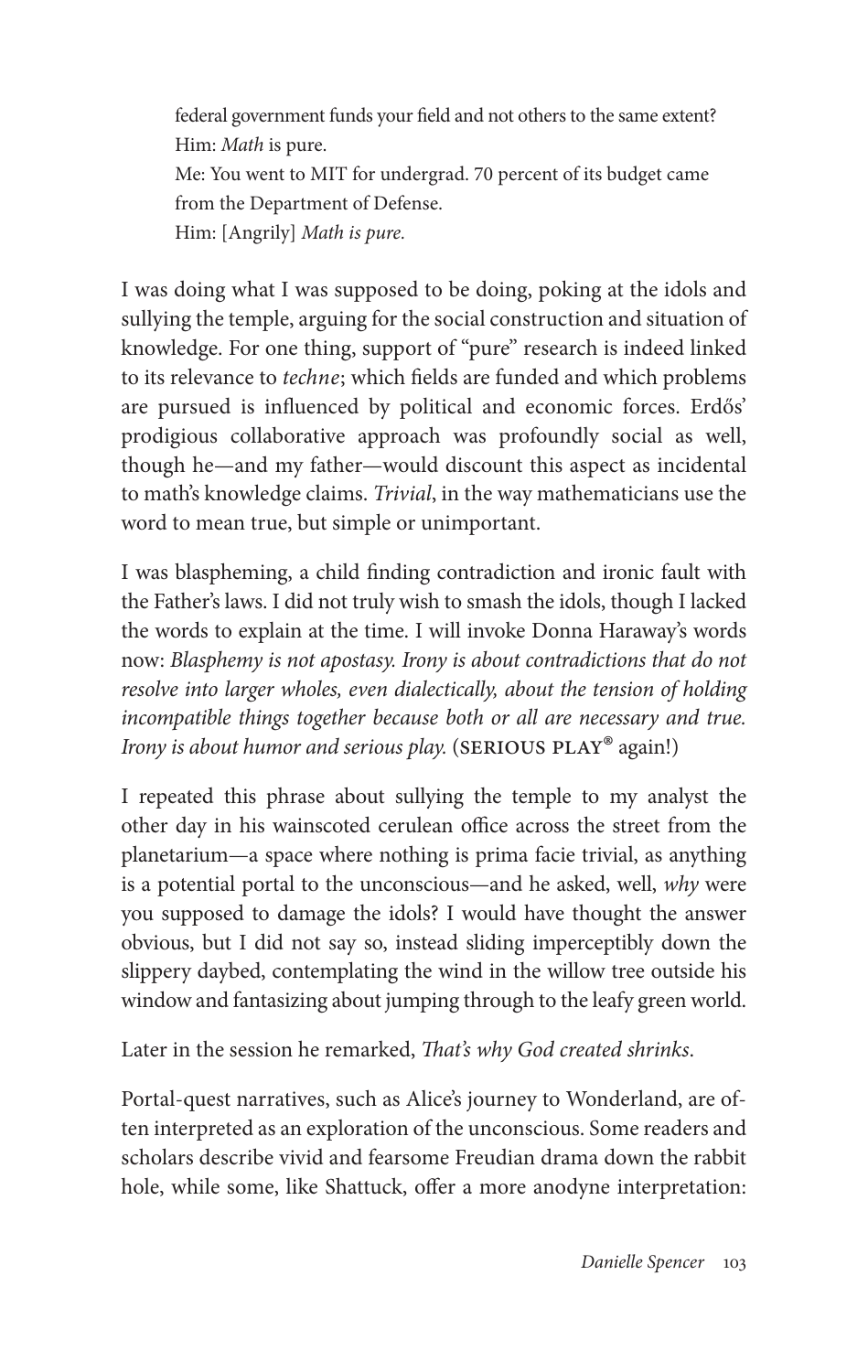*In the middle of the Victorian era, Lewis Carroll peered into the dreamworld of an adolescent girl and found it peopled with grotesque creatures making strange demands of her good intentions. Nothing goes quite right, and nothing goes irretrievably wrong. Alice suffers no harm and wakes up having learned that the creatures within us are essentially benign under their fearsome eccentricities*. Shattuck contrasts Carroll's 1865 classic with Robert Louis Stevenson's *The Strange Case of Dr. Jekyll and Mr. Hyde*, published the following year, which paints a much more dystopian vision of the world that lies within the psyche, as well as the potentially Frankensteinian consequences of scientific research.

**43.** Erdős was one of the greatest and most prolific mathematicians of the twentieth century. When he traveled from Budapest to Manchester, England, in 1934 at the age of twenty-one he was at a loss to eat on the train, as his mother had always buttered his bread and cut his meat for him. She often joined him on his travels until her death, and throughout his life Erdős continued to journey from conference to conference, from one mathematician's home to another, "proving and conjecturing" with a monastic ardor, widely known for his generous support toward fellow mathematicians and junior colleagues. He had no interest in romance or sex or literature—just mathematics. He collaborated with a vast network of mathematicians and contributed vitally to number theory, combinatorics, probability theory, graph theory, and many other areas, known for his conjecturing—developing new fields through questions, rather than a grand-theory top-down approach. You may have heard of the Erdős number, same principle as the Kevin Bacon number, which indicates degrees of separation based on acting in the same film; in this case, if you coauthor a paper with Erdős, your number is 1, and if you coauthor with someone who has an Erdős number of 1, then yours is 2, and so forth. The sum of your Erdős and Bacon numbers is, naturally, your Erdős-Bacon number. My father's Erdős-Bacon number is 6: 1 for Erdős plus 5 for Bacon the first link to Bacon is another mathematician interviewed in *N is a Number,* and the last is Sarah Jessica Parker.

Since his death (two heart attacks at a math conference in Warsaw) in 1996 at age eighty-three (a prime!), Erdős has become somewhat better known outside of mathematics, partly thanks to Paul Hoffman's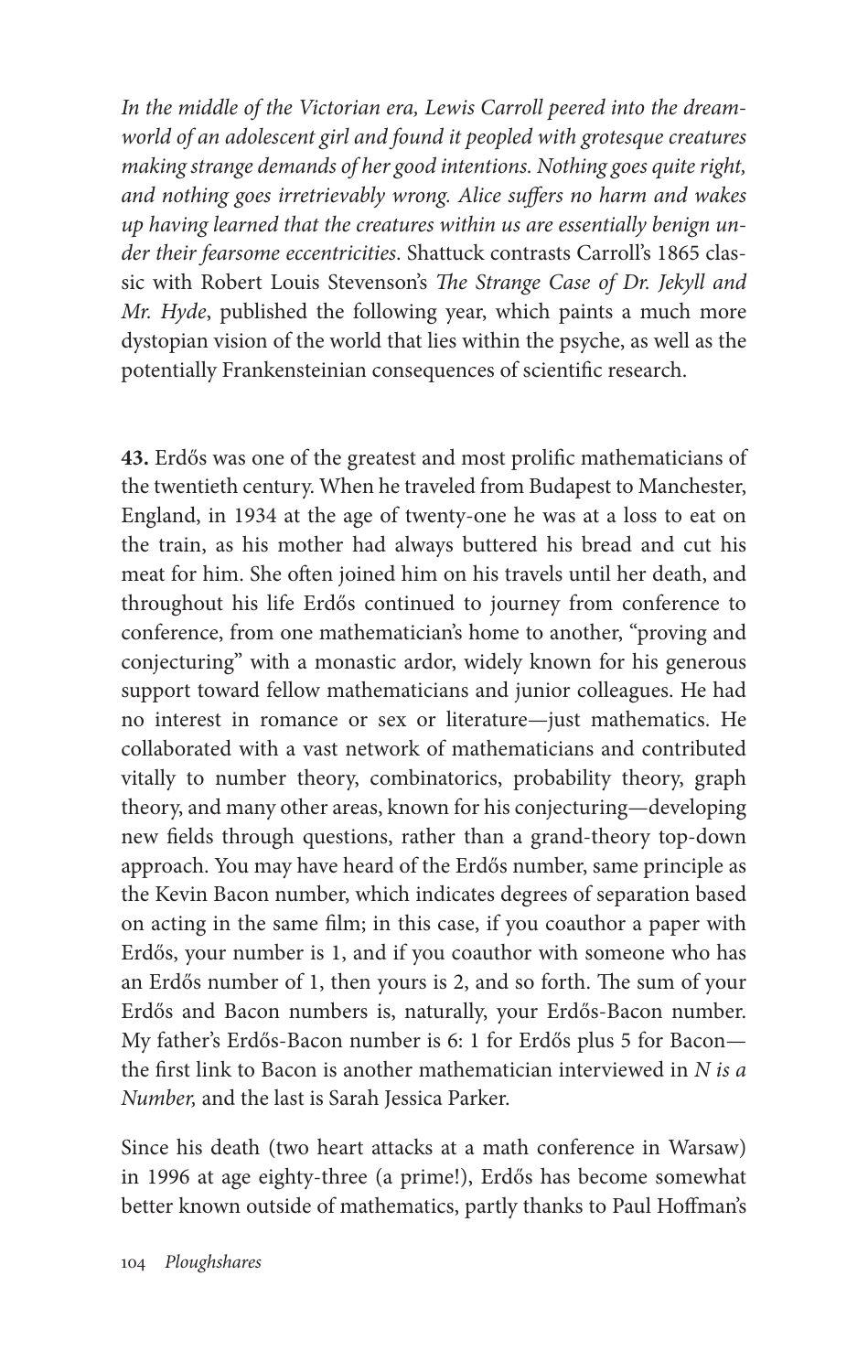1998 biography *The Man Who Loved Only Numbers* (joining *The Man Who Knew Infinity* about Ramanujan, and later joined by *The Man Who Knew Too Much* on Alan Turing). Math is so esoteric that it is exciting when it receives attention from the outside world, but often there is some diffidence about the quality of attention, such as the persistent interest in brilliant mathematicians who are mentally ill (e.g. *A Beautiful Mind*, *Proof*). Or, in Uncle Paul's case, it is this type of description, from blogger Jason Kottke: *Erd*ő*s was famously a prolific mathematician who collaborated widely…he coauthored over 1,500 papers with 500 different collaborators. He was also a homeless methamphetamine user*. The tag is absurdly sensationalized, for Erdős was never home*less*—he owned an apartment in Budapest, and he always had a roof over his head, traveling from place to place, earning honoraria and prize money (which he generally gave to causes and to support other mathematicians)—cared for by his devoted acolytes and colleagues and, in most cases, their wives. As for the amphetamines, he took them to work. A colleague, concerned for his health, once bet him that he could not quit for a month, so Erdős did quit, won the wager, and then promptly began taking them again, complaining that mathematical progress had been stalled for the course of the bet.

He wore glossy silk shirts and baggy European suits and was hunched and angular by the time I knew him. When he visited us he would arrive with a slim suitcase containing a change of clothes, notepads, pens. He stayed in my father's study and was up much of the night, talking math in his sibilant drawl, writing (math) letters to other mathematicians in his tall slanted script or listening to classical music and proving theorems.

What is night for all beings is the time of waking for the disciplined soul. — Bhagavad Gita, II.69

Several nights, I have seen Sri Ramanujan get up at 2 o'clock in the night and note down something in the slate in the dull light of a hurricane lamp. When my father asked him what he was writing, he used to say that he worked out mathematics in his dreams and now he was jotting the results in the slate to remember them. — N. Subbnarayanan, describing Ramanujan's period of work with his father, mathematician S. Narayana Aiyar, before his departure for Cambridge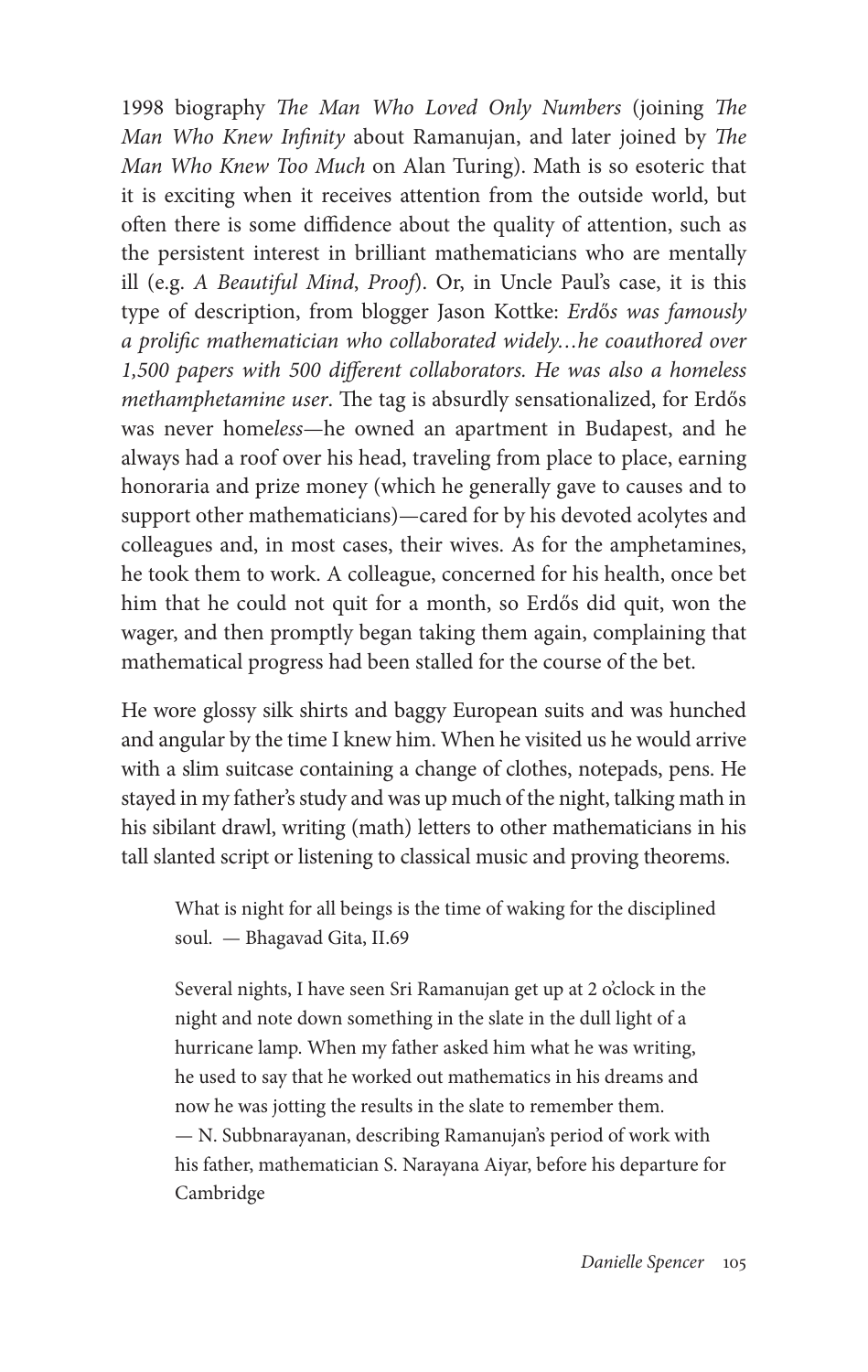Uncle Paul's English was good, if highly idiosyncratic; he had first learned it from his father, who had learned it from a book while in captivity in Siberia. At any point in a dinner conversation he could suddenly say to my father*, Let n be an integer greater than…* and they would be off in the ether, discussing mathematics in the one true world. Erdős was not entirely indifferent to this world—he had lost many relatives to the Holocaust and was ceaselessly traveling from one country to another—and could discuss history and politics with the droll pessimism shared by many of our Hungarian friends. He had developed his own lexicon: The USSR was *Joe* (Stalin) and the USA *Sam* (as in Uncle); God was always the *Supreme Fascist*—hence the most beautiful theorems were written in the *S.F.'s Book*. Women were *bosses*, men *slaves*, and children *epsilons*, after the Greek letter ε which in mathematics indicates a small number. I made a cynical existential remark at dinner once and he turned toward me, remarking, *Zee bosss ep-seeee-lon is quite cleverrrr*. Our sassy fat pug dog, Zazz, was supposed to stay out of the study when Uncle Paul was visiting, but she routinely breached the barriers (we suspected he intentionally opened the door for her) and gamboled gleefully into forbidden territory; he would amble into the kitchen with a mischievous look to report that *Zeee fascist hound has penetrated!*—and I would run in to capture her.

(We will all be together again with Zazz in the next life—this I know for sure.)

Hoffman quotes Erdős: *In a way mathematics is the only infinite human activity. It is conceivable that humanity could eventually learn everything in physics or biology. But humanity certainly won't ever be able to find everything in mathematics, because the subject is infinite. Numbers themselves are infinite. That's why mathematics is really my only interest.*

**47.** When I began reading post-structuralist theory and criticism in college, it pulled me—I was looking to be pulled—complementarily, which is to say both toward and away from my father and his idols. Toward them because, having been raised with integers and theorems as the bedrock of the Real, I felt ideas as present, material, and alive. I never understood the criticism of criticism on the basis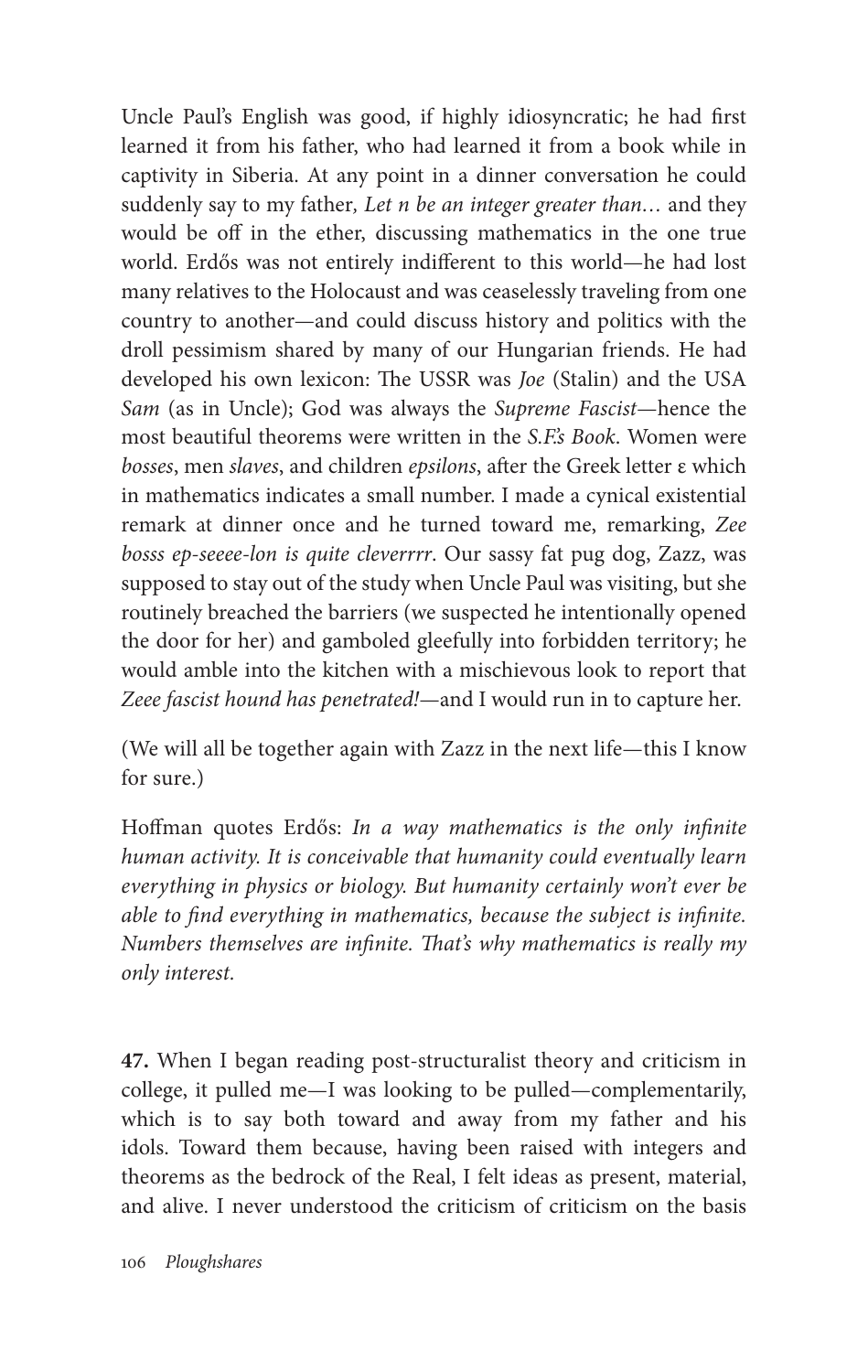of its abstraction—*that's so abstract* meant to signify *unreal*. And simultaneously pulled away because we were busy batting at the battened bulwark of certainty. Foucault's explication of *discursive practices*—his repeated demonstration that knowledge and power are inextricably interlinked, and that any attempt to decouple them is a presumptive delusion on the part of an empowered ideology seeking to naturalize its tenets. Derrida's deconstruction of phallogocentrism, the Word and the Phallus conjoined. Lacan's description of the "Law of the Father"—the established symbolic order itself. And his use of the imaginary number  $i, \sqrt{-1}$ , to denote the hapless hope to satisfy Oedipal desire which cannot be described but subtends all expression—thus the symbolic order is built upon lack. Or as the Mathemagician explains when Milo insists upon seeing the largest number there is: *The number you want is always at least one more than the number you've got, and it's so large that if you started saying it yesterday you wouldn't finish tomorrow.*

Did you follow that detour into postmodern philosophical thought? If not, then you can throw a tantrum like Alan Sokal—physicist, clever hoaxer and figure of the so-called Science Wars—who derided such theory for its putative meaninglessness. He was particularly vehement about Lacan's apparent misappropriation of mathematics, not understanding the metaphor, confusing the symbol for the real. Or you might respect that every discipline develops concepts and terminology that may appear abstruse if you presume to understand them solely on the terms of your preferred discourse. Would you criticize a mathematical equation because it is written in a language you do not understand, judging it for lack of a rhyme scheme? Or might you imagine that it carries a type of meaning and even a form of poetry which is not immediately apparent to you? What would life be without such a possibility? *Now faith is the substance of things hoped for, the evidence of things not seen*. Hebrews 11:1.

**53.** My father shared Norton Juster's origins—both first-generation Jewish, both born in Flatbush. My father's father was a dyspeptic accountant. His mother was a bookkeeper turned homemaker. The family, living first in Brooklyn and then in a brick row house at the end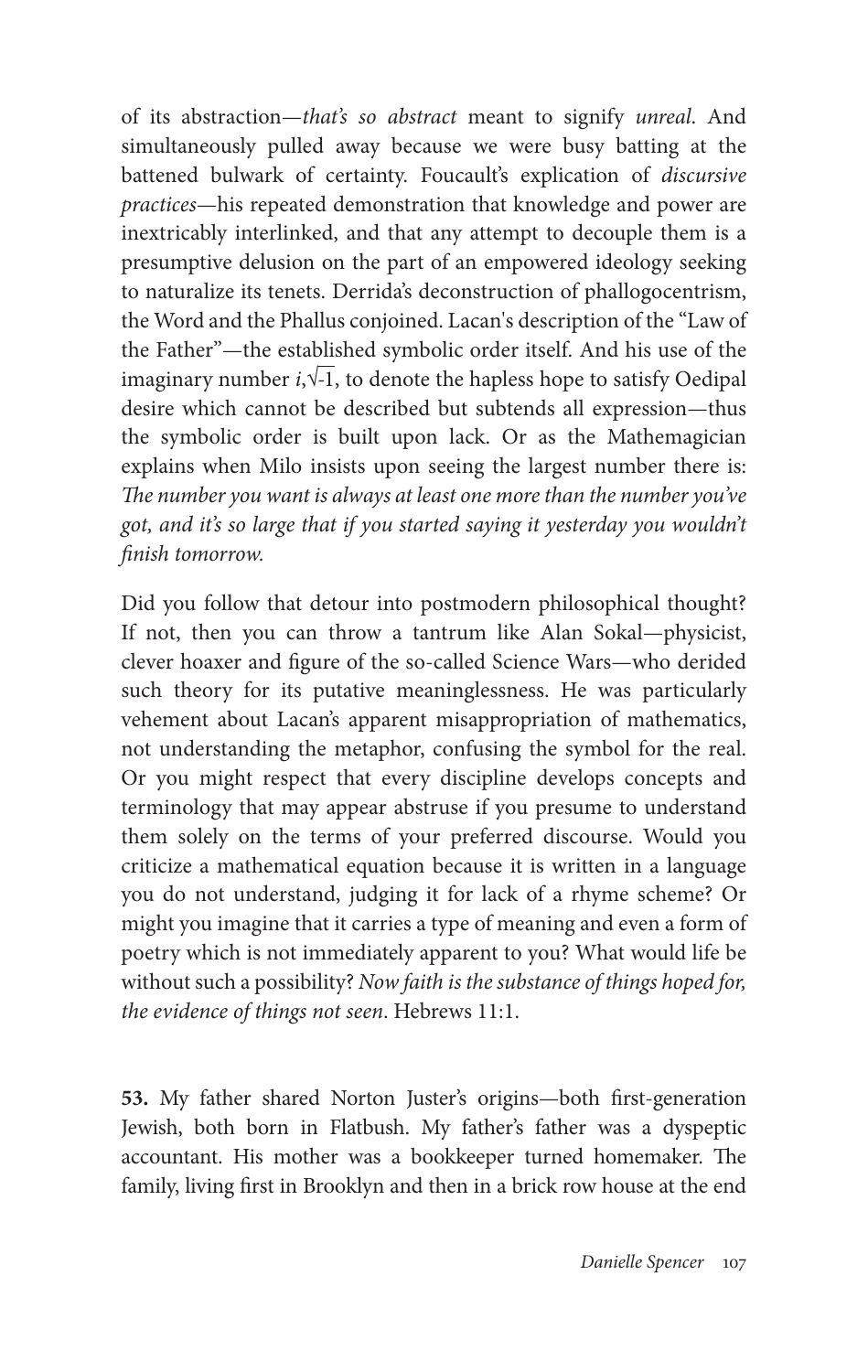of the row in Queens Village, had arrived straight from the *shtetl*. The older uncles were sweater salesmen, born in Eastern Europe, and my grandfather instructed his two sons to follow the route he had taken military, local college, CPA license—into the middle class. My father played stickball against the brick stoop with his younger brother and calculated batting averages for Yogi Berra, Phil Rizzuto, Mickey Mantle, and the rest of the 1950s Yankees starting lineup. When he was eight, he counted to a million during the month of April, repeating *one two three four five six seven eight nine ten* out loud ten times and then making a mark each time until he had ten thousand marks. His high-school math teacher encouraged him to apply to MIT, which may as well have been on Pluto, and that is where he landed at age sixteen, a haven where the buildings are known by numbers rather than words. My grandfather gave him four years' worth of tuition in one lump sum, so he graduated in three, moved down the road to begin graduate school at Harvard, and bought a car with the remaining cash. That summer, a friend of a friend of a friend—a Wellesley student distantly related to Laura Ingalls Wilder—invited her East Coast college circle to visit her hometown over the summer, so my father passed through the tollbooth and drove his covered wagon west into the vast new world. The chain of linking friends (3 degrees of separation) could not make the trip, but he went regardless, on his own, a skinny Ashkenazi egghead kid from Queens who had not been west of Newark now driving past hulking shaggy brown bison on the plains, drinking coffee at a truck stop diner counter between kindly stoic ranchers in cowboy hats and cowboy boots. He was frightened at the blackness of the night sky, no streetlights on the flat country roads. *The evidence of things not seen*. My father made it to Hot Springs, South Dakota—from Boston, you take I-90 west for about twenty-seven hours to Rapid City, at the foot of the Black Hills, and then turn south on Route 79 past Hermosa and Buffalo Gap—and it was there, Reader, across the Fall River viaduct, in a white clapboard house at the top of the hill, that he met my mother.

**59.** They raised us in a small brown shingled Victorian house—somewhat splintery and sunken into acute and obtuse angles, like a spider's legs perched on a hill near the water on the north shore of Long Island, embracing, with what at times seemed like a sense of ironic incredulity,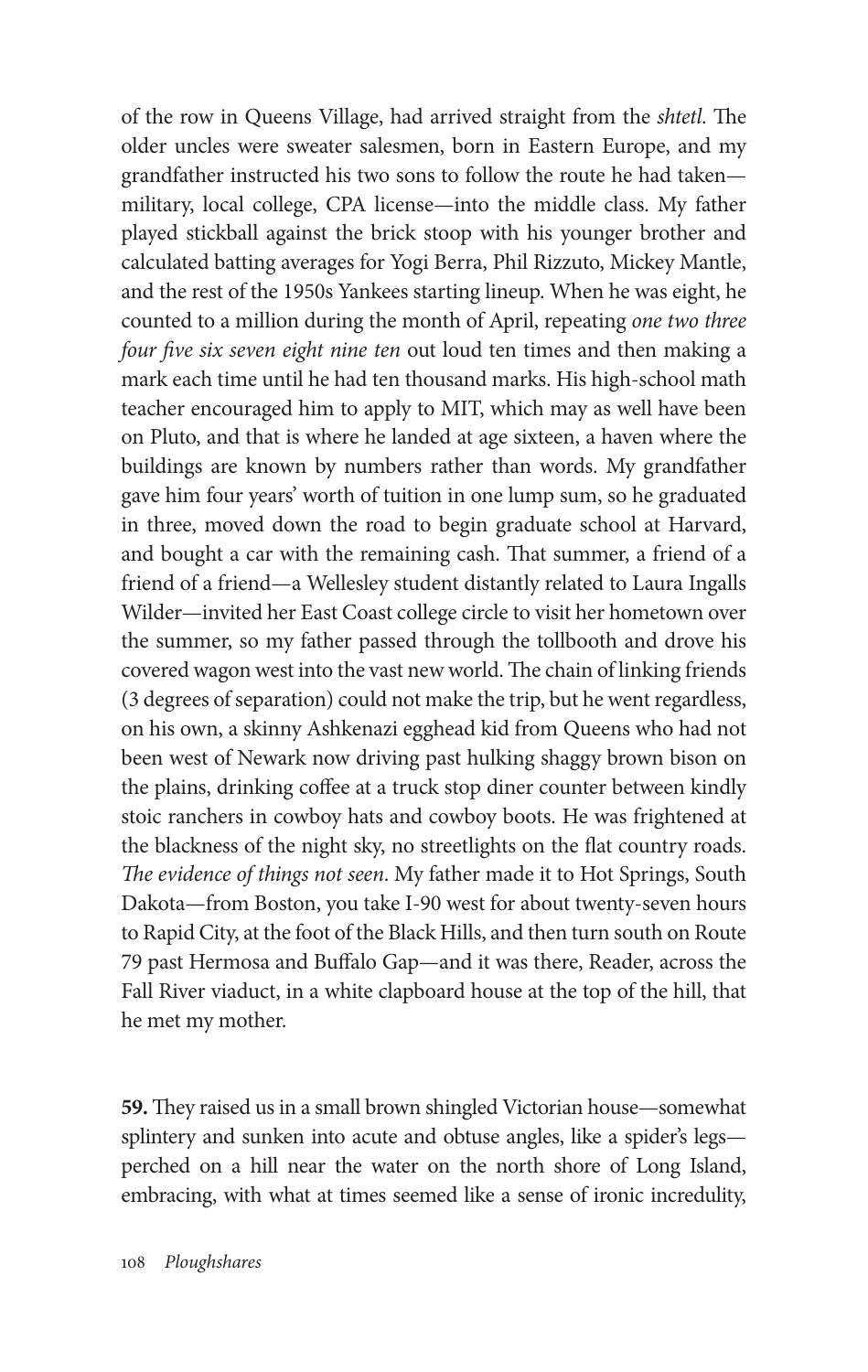many of the trappings of suburban life: coaching youth soccer, which neither had ever played; music lessons, summer camp. Each morning we walked up the street to the corner and stood under the octagonal red stop sign waiting to be picked up by wheezy buses and carried to the brick elementary school named after massacred local Native Americans. My father walked with me to the bus stop on the first day of kindergarten. I see his brown 1970s-corduroy legs as we mount the hill. The oblong yellow bus arrives and I look up at the steep steps into the darkened interior, a parcel tag tied to a buttonhole on my dress with my name and my teacher's name written on it by my mother, ready for delivery.

While my father had not followed his own father's professional path (to my grandfather's eternal consternation, though my father made the all-star team in research mathematics) he had, as it turned out, followed—by way of a few intermediate stops—one of the well-trodden  $n<sup>th</sup>$ –generation (where n<3) immigrant trails from an apartment in Brooklyn to a row house in Queens to a house on Long Island with a realio-trulio backyard. A rope hammock was strung between the white pine in the center of the yard and the maple tree along the edge. My father would lie in the hammock and think, and my brother and I would swing wildly in it, trying to launch one another through the air to tumble onto the grass. My mother gardened while my father mowed the lawn, pausing occasionally to stop, shutting off the lawnmower and scratching his belly absently—presumably with conjectures percolating in his head—before restarting the mower and continuing on. The neighbors thought him terribly lazy.

Soon after we moved in, our parents dug an irregularly shaped hexagonal sandbox together in the garden under the maple tree next to the hammock. I see my father, younger than I am now, standing in the dappled summer sun holding a shovel, pondering the geometry: consider all hexagons where the greatest distance between any two of the six vertices is, say, four feet; the one with the largest area was our sandbox—surprisingly, *not* the regular hexagon with all the same angles and same-size edges! (—proved by one of my father's colleagues, the mathematician who bet Erdős that he could not quit amphetamines for a month.) My brother and I tunneled in the sandbox with plastic dinosaurs and LEGO® figures, which, my mother reports, still surface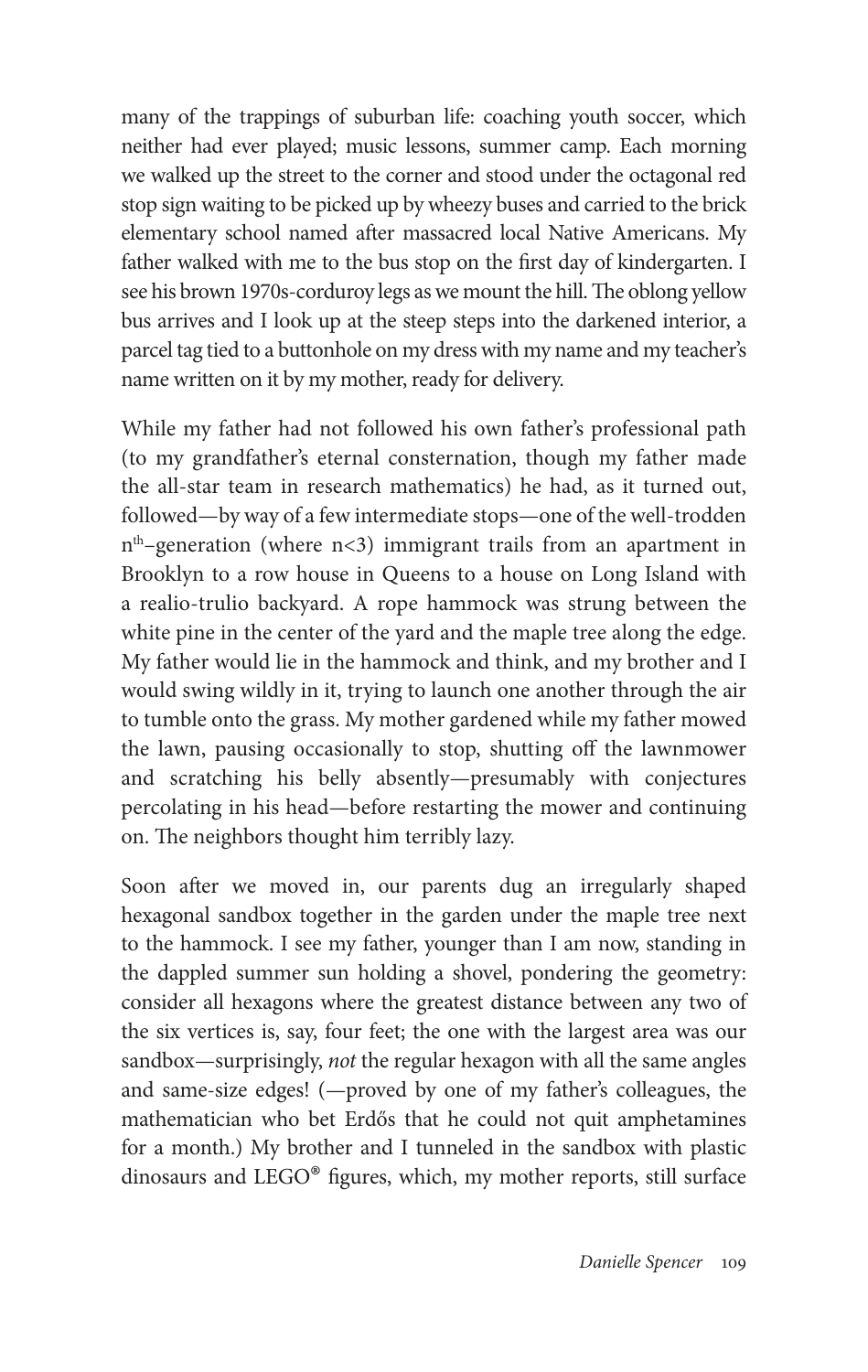through the soil these many years later. When we outgrew the sandbox it became an irregular hexagonal seasonal pen for patient box turtles, their own domed brown shells divided into hexagonal scutes marked by ridged orange age rings, while my brother and I moved on to the junior high school named after the local sex therapist (author of *Teenagers and Their Hangups*), followed by the high school named after the local shoe magnate.

**61.** Every few years during this orderly progression we picked up and moved abroad on mathematical sabbaticals, punctuating our suburban childhood with leaps to different worlds. From standing with hand over heart pledging allegiance to an American flag in a pastel cinderblock New York State public school classroom and learning cold war anticommunism lessons in social studies to singing in a concert in the Budapest Kodaly Music School choir, wearing a white blouse and red Young Pioneer kerchief. The metro on the trip to school coursing deep, deep underground, the windows open to the dark, dank tunnels, the sonorous voice of the conductor: *Moszkva tér következik—Next stop, Moscow Square*. I do not recall much curiosity on the part of our friends and teachers back home about these absences. Apparently we simply disappeared for a span of time and then reappeared, taking up where we left off.

How to describe what we had seen? One year we spent the fall in Israel, the spring in England. Our parents had some notion of exposing us to both the Jewish and Christian halves of our heritage, for we practiced neither religion. Learning the Hebrew alphabet at the table of the cool stone apartment in the city of a line of creatures raise their arms and feet, marching to the left. Outside we are bathed in buttery yellow light. I walk down the street to school past the rich musty orange orchard, past the bomb shelter—a concrete slab with a round opening on the side, the ladder descending into darkness—and the black shiny dogs running free which we dare not approach for fear of rabies. The school has a circular window in its front wall with no glass in it; kids sit in the well of the window watching a bonfire burn in the sandy yard. And then, mid-year, transported suddenly to rainy grey Reading, England. We live in a red brick suburban development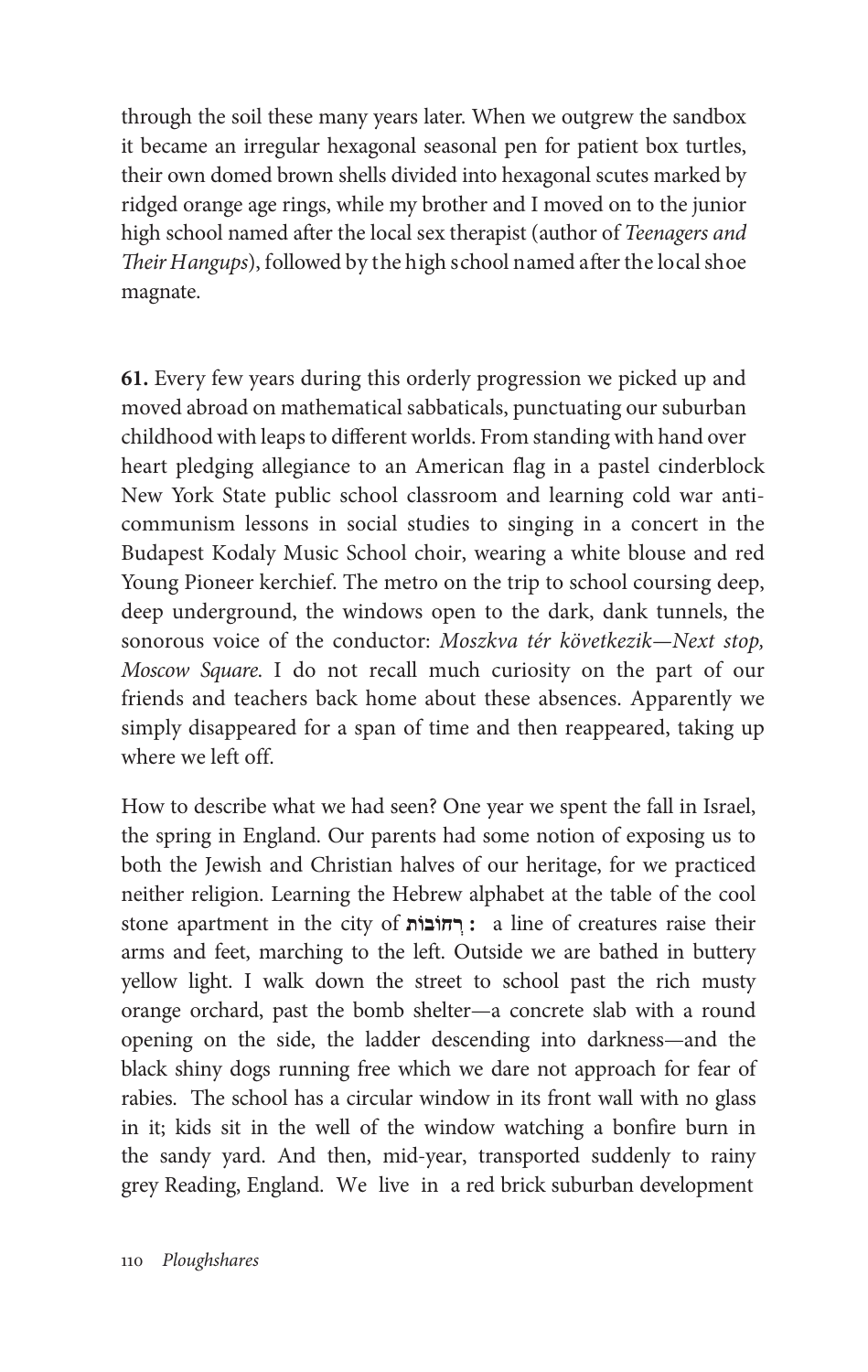with a miniature fenced rectangular back yard and attend Early St. Peter's Church of England primary school. Singing hymns and copying stories about Jesus from the blackboard in longhand into notebooks with thin paper covers, making colored pencil drawings of heaven and hell. I sit at the pentagonal green table nearest to the classroom door, wearing the school uniform: gray pinafore, light-blue blouse, dark-blue cardigan, dark-blue tie with diagonal gray stripes, sensible brown leather shoes. In History we are studying the Iroquois Native Americans in what is now New York State. Inside, the students are wellmannered—if you talk out of turn you are summoned to stand next to the teacher's desk, and she will slap you hard on the bare calf—but out in the schoolyard—a blacktop sea between the squat brick classroom buildings in the lee of the church—are serious and savage games. The children welcome us as novelties, call us Yanks, and cast my shy brother, gifted with an authentic American accent, as an incongruous cowboy in the school play, *Ali Baba and the Forty Thieves*.

When we lived abroad our parents read aloud to us in the evenings, all four of us together. During the year in Israel and England we read Tolkein's *The Lord of the Rings* trilogy. Each time, like the hobbits' return to Shire, we traveled from our adventure back to the same place from which we had left, each time changed by the journey.

**67.** My most vivid childhood memories and sensory associations are from these LANDS BEYOND. It is a blustery gray autumn day on Long Island, and I am fifteen years old, weary, walking down the hill from the bus stop after a day of clamorous high-school halls and exams under fluorescent lights (*another long afternoon*, as Milo grumbles). I am peeling a tangerine, and suddenly I stop short. Standing still on the sidewalk, holding this fluttering, delicate, tangerine, I smell orange orchards under the rich yellow Mediterranean sun. I am in Israel, and I am seven again, lying on my belly in the warm sand in the rusty playground next to the orchard, the sun resting on my back, my face close to a line of ants marching eternally toward an anthill and then through a hatch at its center, into the earth. And I want our childhood sabbatical back again—but I feel the cold November wind on my face, and I eat the tangerine as I walk the rest of the way home.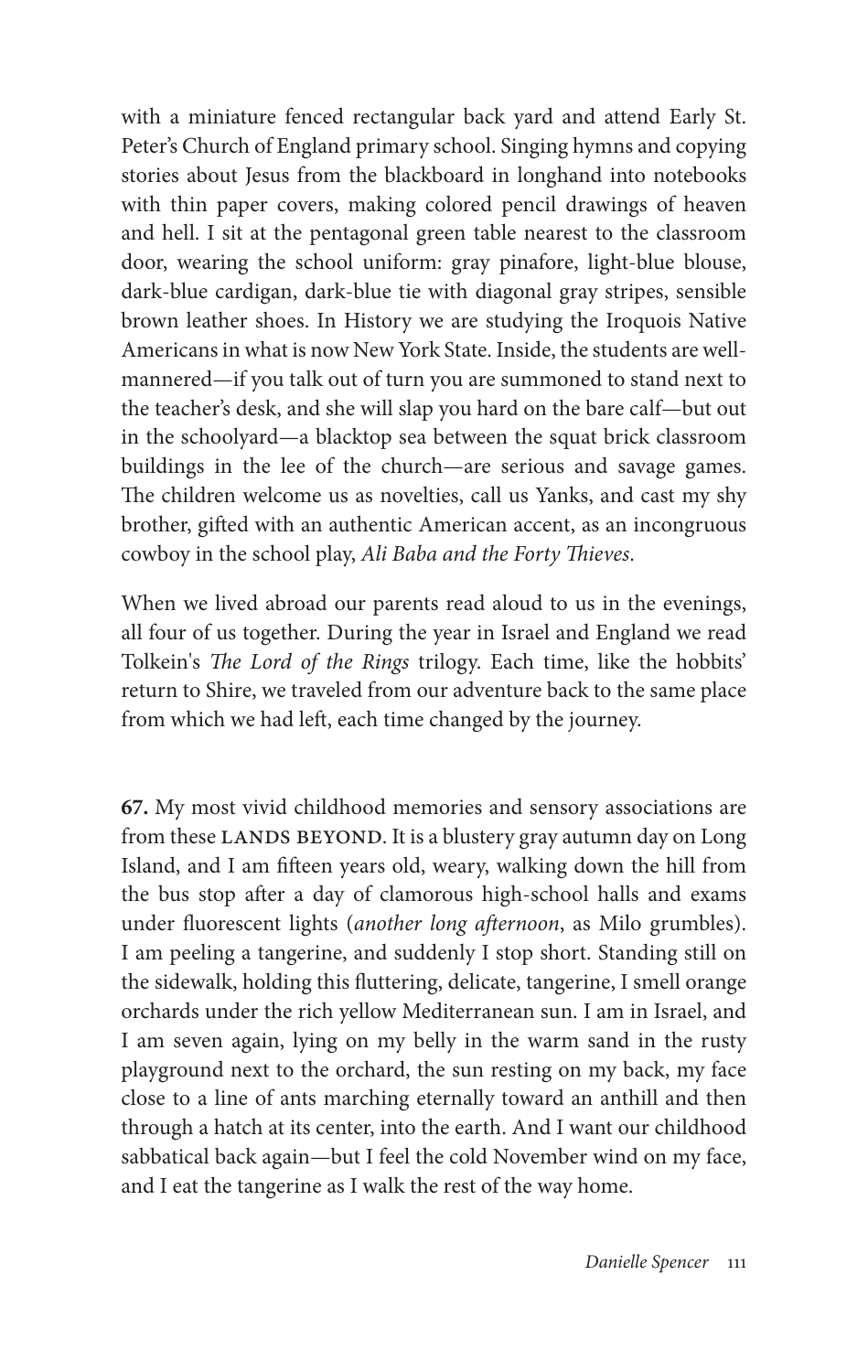**71.** As I write this my parents are both the age of this twin prime. They still live in the small shingled house on Long Island where we were raised. The school bus still comes heaving up the hill each morning to collect another generation of children at the corner. Some day they will no longer be there to hear it, but they are there now. Our road is still steep and lumpy. My father taught me to ride a bicycle on Bayview Avenue, which meets our street at the 90-degree vertex of the corner bus stop. Bayview is the longer edge of the triangle, descending more gradually toward Shore Road, the ragged hypotenuse skirting the harbor. We began at the top of the hill near the corner, my father running alongside, holding the back of my seat. As I pedaled and the downward slope began to pull me away, he let me go.

**73.** The box turtles were temporary visitors in the irregular hexagonal pen, freed at the end of the summer. Their patterned shells made me think of the ancient Chinese Emperor Yu who was said to have come across a turtle alongside a river with markings on its back of a magic square, a grid of 3x3 in which the numbers of each row, column, and diagonal add up to the same sum. One August day, we took Beethoven the turtle (who may still be alive, if not waylaid by more imprudent children—box turtles can live to  $\sim$ 100 years) out to roam around the yard a bit after a lunch of strawberries and raw hamburger meat. He made his way slowly but purposefully to the white pine in the center of the yard, buried his head in a tuft of grass at its base and then lay still. We laughed at him, thinking he was hiding from us by hiding his head. But then we went inside for dinner, forgetting about Beethoven, and when we came out again he was gone.

**79.** My father does not regret that I did not become a mathematician. He has always wanted me to find my own path into the world. His Book is different from mine, but it is also the same. His faith is different from mine, but it is also the same. *That was his way of looking, different from hers. But looking together united them*. (Virginia Woolf, *To the Lighthouse*.) I cannot decipher his cryptic symbols drawn in ballpoint pen on notepaper pads scattered throughout the house—nor does he necessarily understand the languages I have learned—but we write our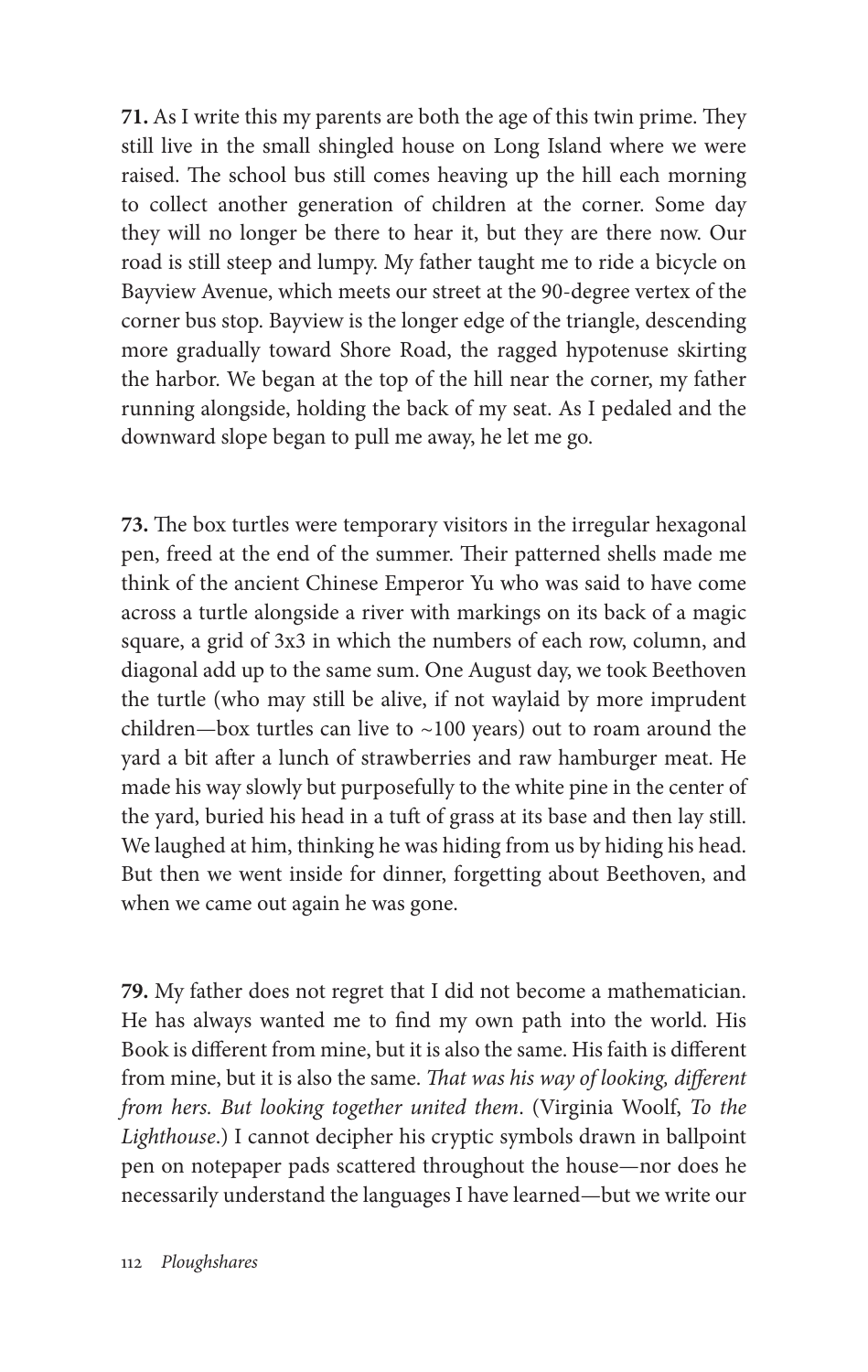eights the same odd way, the two circles drawn separately, sometimes nestled together and sometimes floating apart. They are the longest eights you have ever seen.

At times I crave the certainty of mathematical proof. I miss the atomic solidity of prime numbers. But I was raised with them, after all, and I carry them with me in my own way. I carry my father's belief in the Platonic reality of integers in my own way as well—as a belief in different ways of looking held up side by side; in Keats' negative capability; in Derridean supplementarity; in the principle of complementarity *and* proof by contradiction both. As Adam Gopnik describes his mentor Kirk Varnedoe's last art history lecture, given shortly before his death:

Then he began to talk about his faith. "But what kind of faith?" he asked. "Not a faith in absolutes. Not a religious kind of faith. A faith only in possibility, a faith not that we will know something, finally, but a faith in not knowing, a faith in our ignorance, a faith in our being confounded and dumbfounded, as something fertile with possible meaning and growth. …Because it can be done, it will be done. And now I am done."

**83.** Are we there yet? Later in their voyage Milo and Tock travel unwittingly to the Island of Conclusions, wondering how they arrived. Their new acquaintance Canby explains that *"every time you decide something without having a good reason, you jump to Conclusions whether you like it or not." "But this is such an unpleasant-looking place,"* Milo replies, to which Canby readily assents: *"Yes, that's true…it does look much better from a distance."*

Milo and Tock do not stop there, but venture further. Ultimately Milo succeeds in his quest to reconcile King Azaz and the Mathemagician, establishing the validity of both words and numbers and restoring harmony to the Land of Wisdom before he drives back through the purple tollbooth and into his bedroom. That night he sleeps deeply and soundly, looking forward to more adventures. (I still picture the tollbooth sitting in the middle of the square red carpet of my own childhood bedroom where my father first read me this story.) The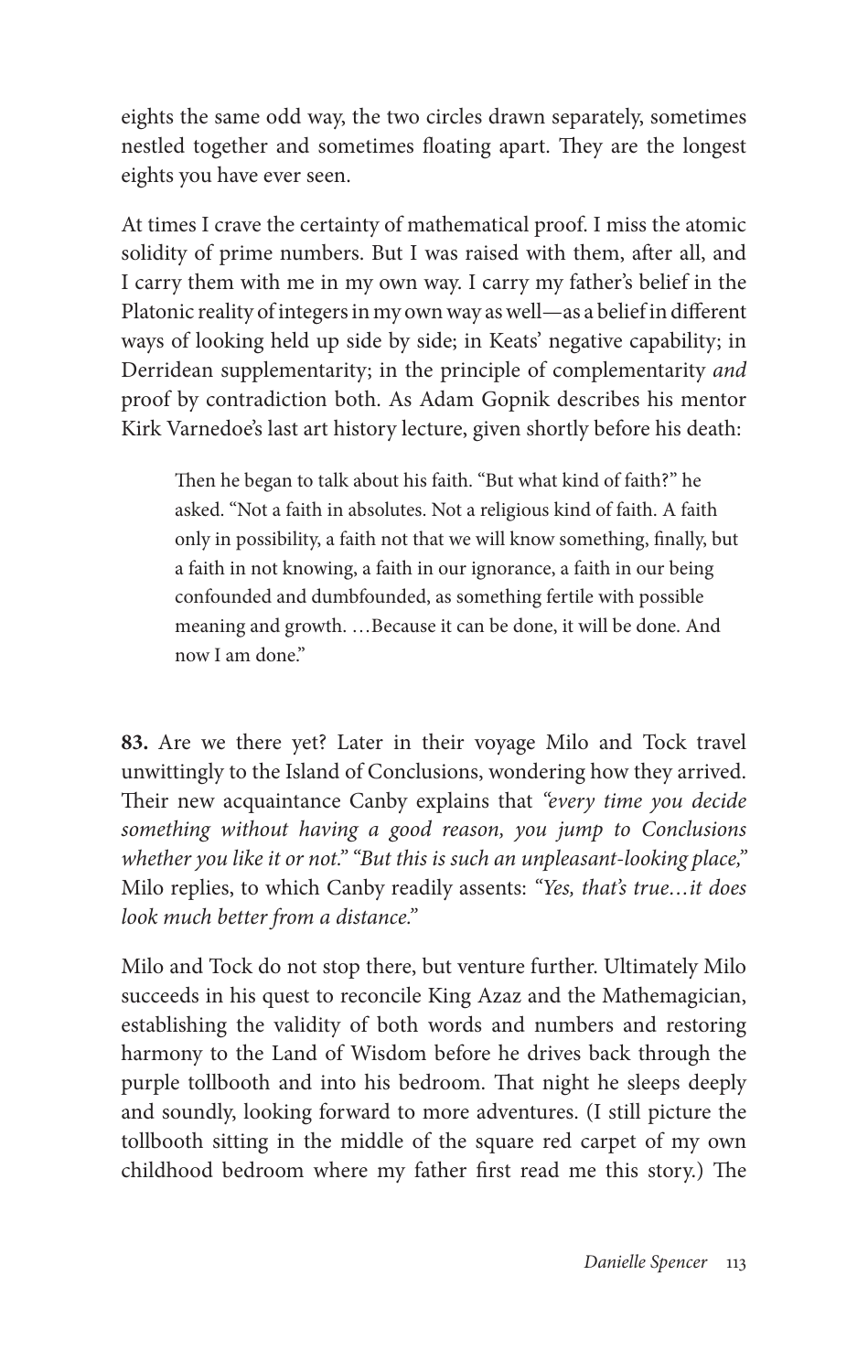next day, however, Milo returns home from school and is dismayed to discover that the tollbooth has disappeared. He finds a bright blue envelope in its place containing the following note: *It's true that there are many lands you've still to visit (some of which are not even on the map) and wonderful things to see (that no one has yet imagined), but we're quite sure that if you really want to, you'll find a way to reach them all by yourself.*

**89.** In 2013, Yitang Zhang, an impassive and reclusive unpublished fiftyeight-year-old adjunct lecturer at the University of New Hampshire who had been toiling in obscurity for years (including a stint working at a Subway shop) shook the math world by proving that there are an infinite number of gaps *smaller* than 70,000,000 between successive primes—the first finite bound ever proven. It is a Ramanujan-esque story of unsung genius, much more improbable than you might think; for one reason, as Hardy explained: *I do not know of an instance of a major mathematical advance initiated by a man past fifty* (though Hoffman points out that Erdős became a notable counter-example).

Born in Shanghai in 1955, Zhang moved to the US to complete a PhD in mathematics at Purdue University but left Indiana without any job prospects. Perhaps attempting to justify his lack of assistance in helping Zhang secure a tenure-track post, Zhang's thesis advisor T. T. Moh later described him as *a disturbing soul, a burning bush, an explorer who wanted to reach the north pole, a mountaineer who determined to scale Mt. Everest, and a traveler who would brave thunders and lightnings* [sic] *to reach his destination.* [...] I regarded him as a free spirit, and I *should let him fly.*

Several decades later Zhang's breakthrough on the prime gaps problem came when he was standing in a friend's backyard, smoking a cigarette and hoping to spy some deer. The deer never arrived, but he had a vision, seeing the key to the theorem in his mind's eye. He returned to the house, following the apparition toward a proof of a conjecture which had stumped mathematicians for thousands of years. *There are many deer sometimes*, Zhang explained later. *I didn't see any deer, but I got the idea.*